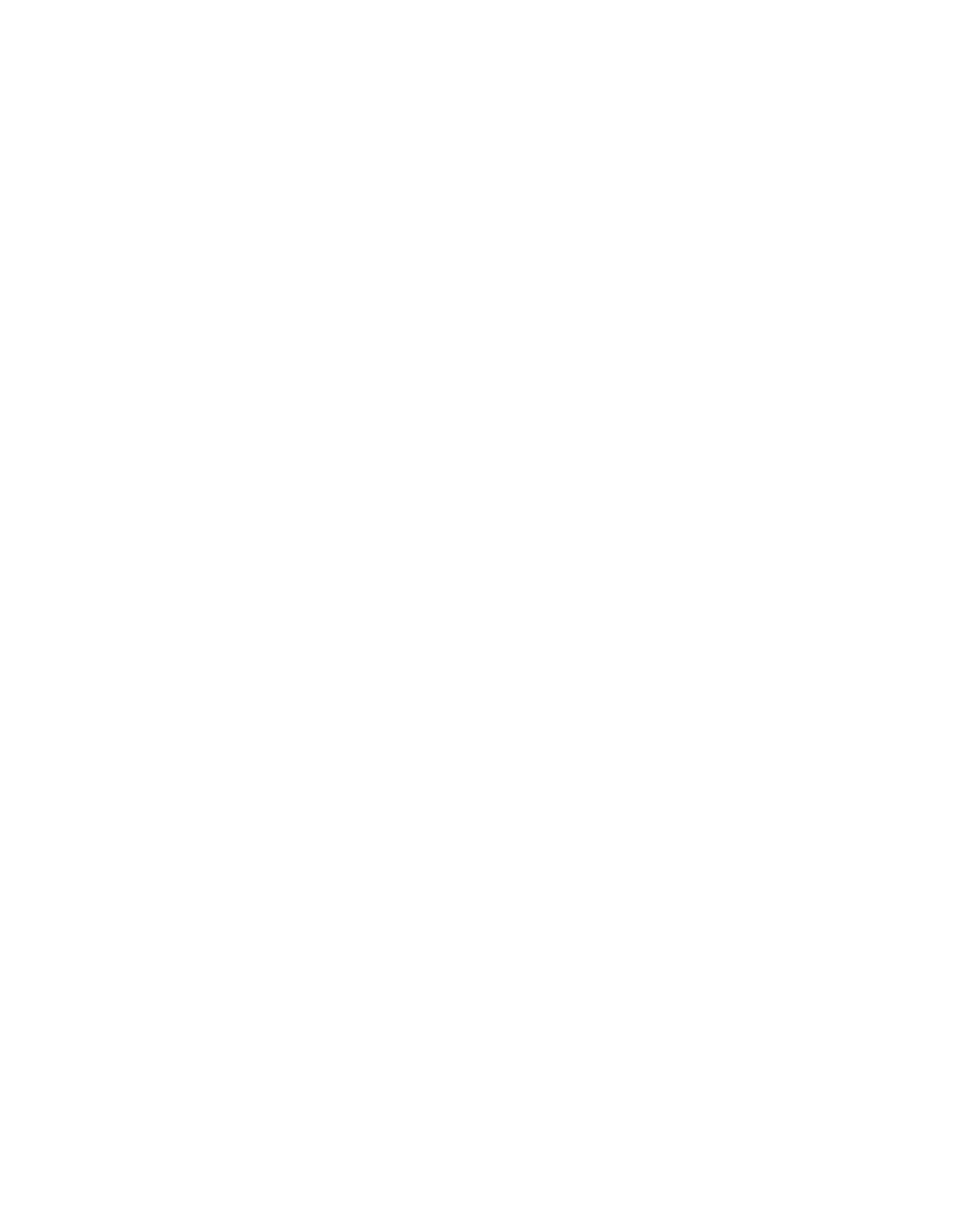

**Government of The Republic of Trinidad & Tobago**



**Budget Statement 2011**

# TURNING THE ECONOMY AROUND **FACING THE ISSUES**

Partnering With All Our People

**Presented by The Honourable Winston Dookeran Minister of Finance 8 September 2010**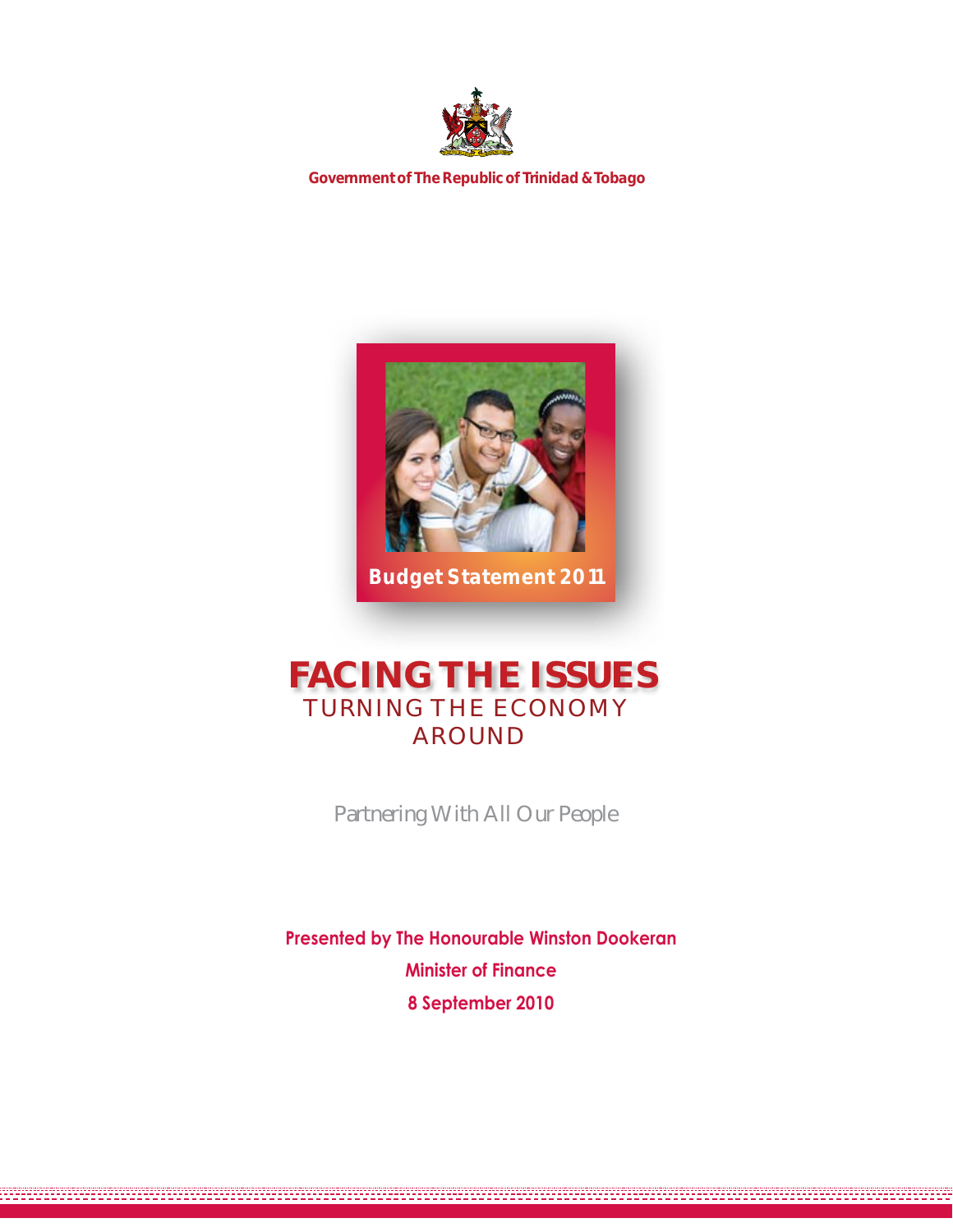# Table of Contents Table of Contents

|   | <b>INTRODUCTION</b>                                | 4              |
|---|----------------------------------------------------|----------------|
|   | I. A DEVELOPMENT APPROACH                          | $\overline{7}$ |
|   | <b>II. REMOVING UNCERTAINTY</b>                    | 8              |
|   | III. REBUILDING CONFIDENCE - LAYING THE FOUNDATION | 12             |
|   | A. Inclusive Development - A Stable Society        | 12             |
|   | <b>Improving Security &amp; Justice</b>            | 12             |
|   | Social Safety Net Efficiency                       | 14             |
|   | <b>Transfer Payments and Subsidies</b>             | 14             |
|   | Poverty Reduction                                  | 14             |
|   | <b>Elder Care</b>                                  | 14             |
|   | Closing the Information Gap                        | 15             |
|   | Pension                                            | 15             |
|   | Housing                                            | 15             |
|   | Gender Equity                                      | 16             |
|   | Sport and Youth                                    | 16             |
|   | <b>Taxpayers Rights and Responsibilities</b>       | 16             |
|   | Fostering Confidence in the System                 | 16             |
|   | Efficiency in the Public Service                   | 17             |
|   | B. Sustainable Future - Ensuring Long Term Growth  | 17             |
|   | Expansion of the Energy Sector                     | 17             |
|   | Realigning the Economy                             | 18             |
|   | Education                                          | 19             |
|   | <b>Health Care &amp; Facilities</b>                | 19             |
|   | Revitalising the Agriculture Sector                | 20             |
|   | Tourism Expansion                                  | 20             |
|   | The Environment                                    | 21             |
|   | C. Competitive Environment                         | 21             |
|   | Ease of Doing Business Programme                   | 21             |
|   | Public Offerings Programme                         | 22             |
|   | Enhancing the TTUTC Governance Framework           | 23             |
| D | Growing Economy                                    | 23             |
|   | Improving the Infrastructure                       | 23             |
|   | Opening of New Economic Space                      | 24             |
|   | Developing the Economic Space of Tobago            | 25             |
|   | <b>Expanding Free Trade Zones</b>                  | 25             |
|   | A New Model to Manage Industrial Estates           | 25             |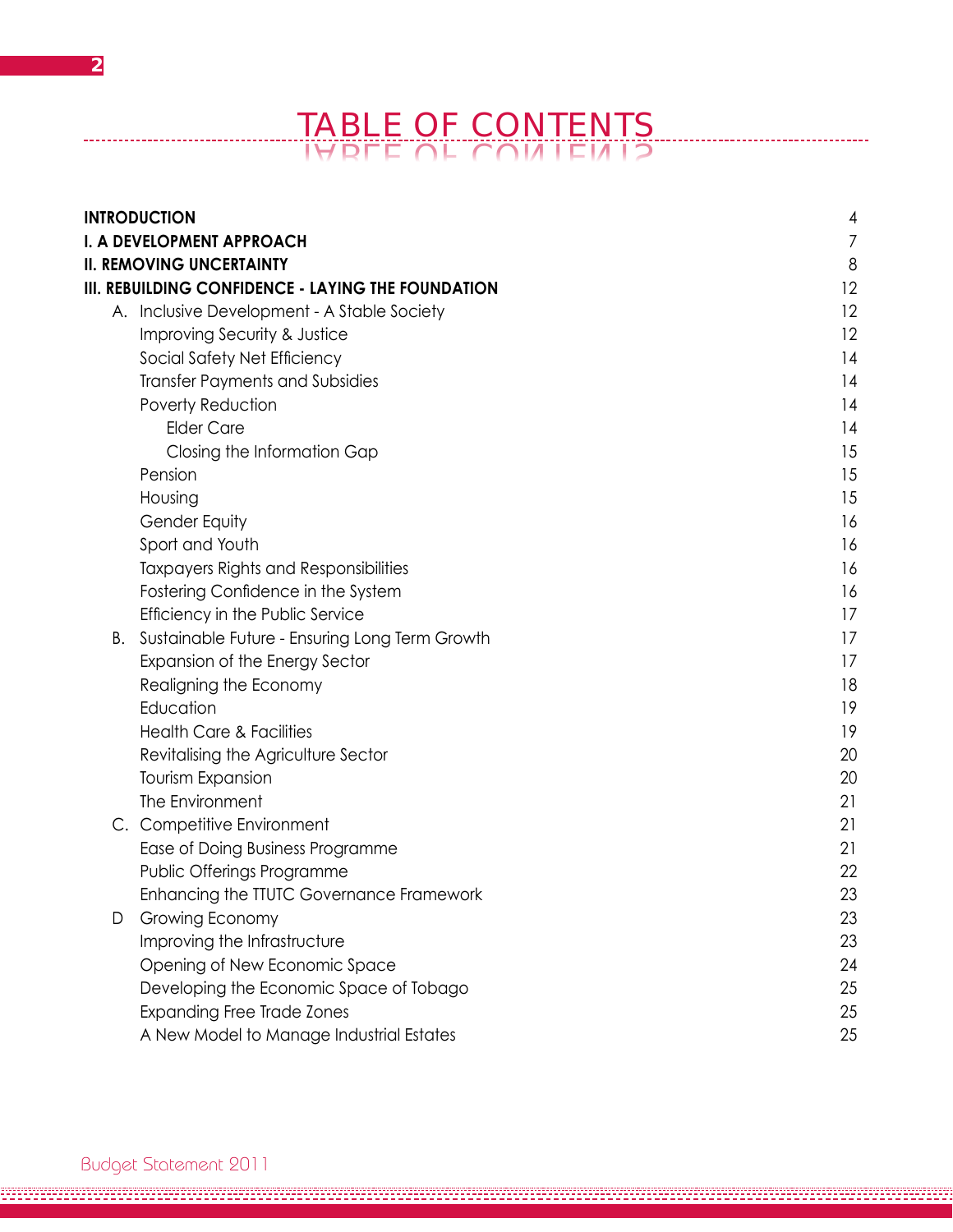|    | IV. FINANCIAL ACTION PLAN                                                              | 26 |
|----|----------------------------------------------------------------------------------------|----|
|    | A. Overview & Financial Projections 2011                                               | 26 |
|    | <b>B. Fiscal and Other Measures</b>                                                    | 27 |
|    | 1. Measures to Improve Production of Oil and Gas                                       | 27 |
|    | Energy Tax Regime<br>а.                                                                | 27 |
|    | b. Production Sharing Contracts                                                        | 28 |
| 2. | Measures to Support Alternative Energy Use                                             | 28 |
|    | a. Compressed Natural Gas                                                              | 28 |
|    | <b>Solar Water Heating</b><br>b.                                                       | 28 |
|    | c. Wind Energy                                                                         | 29 |
|    | Energy Audits<br>d.                                                                    | 29 |
| 3. | Measures to Increase the Growth of Agriculture                                         | 29 |
|    | a. Agricultural Incentives                                                             | 29 |
| 4. | Measures to Clean up the Environment                                                   | 29 |
|    | a. The Green Fund                                                                      | 29 |
|    | b. Increase in Penalties under the Litter Act                                          | 29 |
| 5. | Measures to Generate New Investment                                                    | 30 |
|    | Pension Funds and the Energy Sector<br>а.                                              | 30 |
|    | Manufacturing Incentives<br>b.                                                         | 30 |
|    | Incentives to Increase New Investment<br>$C_{\star}$                                   | 30 |
|    | Employee Share Ownership Plan<br>d.                                                    | 31 |
|    | Measures to Sustain Small Business Development and Innovation                          | 31 |
|    | Pioneer/Innovation Fund/Window<br>a.                                                   | 31 |
|    | Expansion of the Research and Development Facility at the BDC<br>b.                    | 32 |
|    | Expansion of the List under Approved Manufacturing Industries<br>C.                    | 32 |
|    | Incentives for Small Business and Individuals<br>d.                                    | 32 |
| 7. | Measures to Promote Development Poles                                                  | 32 |
|    | a. Free Trade Zones                                                                    | 32 |
| 8. | Measures to Improve Tax Collection                                                     | 32 |
|    | <b>Tax Amnesty</b><br>а.                                                               | 32 |
|    | Repeal of the Property Tax Act and Reintroduce the Lands and Buildings Taxes Act<br>b. | 33 |
| 9. | Measures to Support Social Equity                                                      | 33 |
|    | Senior Citizens' Pension<br>α.                                                         | 33 |
|    | Increase in Minimum Pension to Public Servants<br>b.                                   | 33 |
|    | Tax Allowance for Contributions to the Children's Life Fund<br>C.                      | 33 |
|    | Increase in Art and Culture Allowance<br>d.                                            | 34 |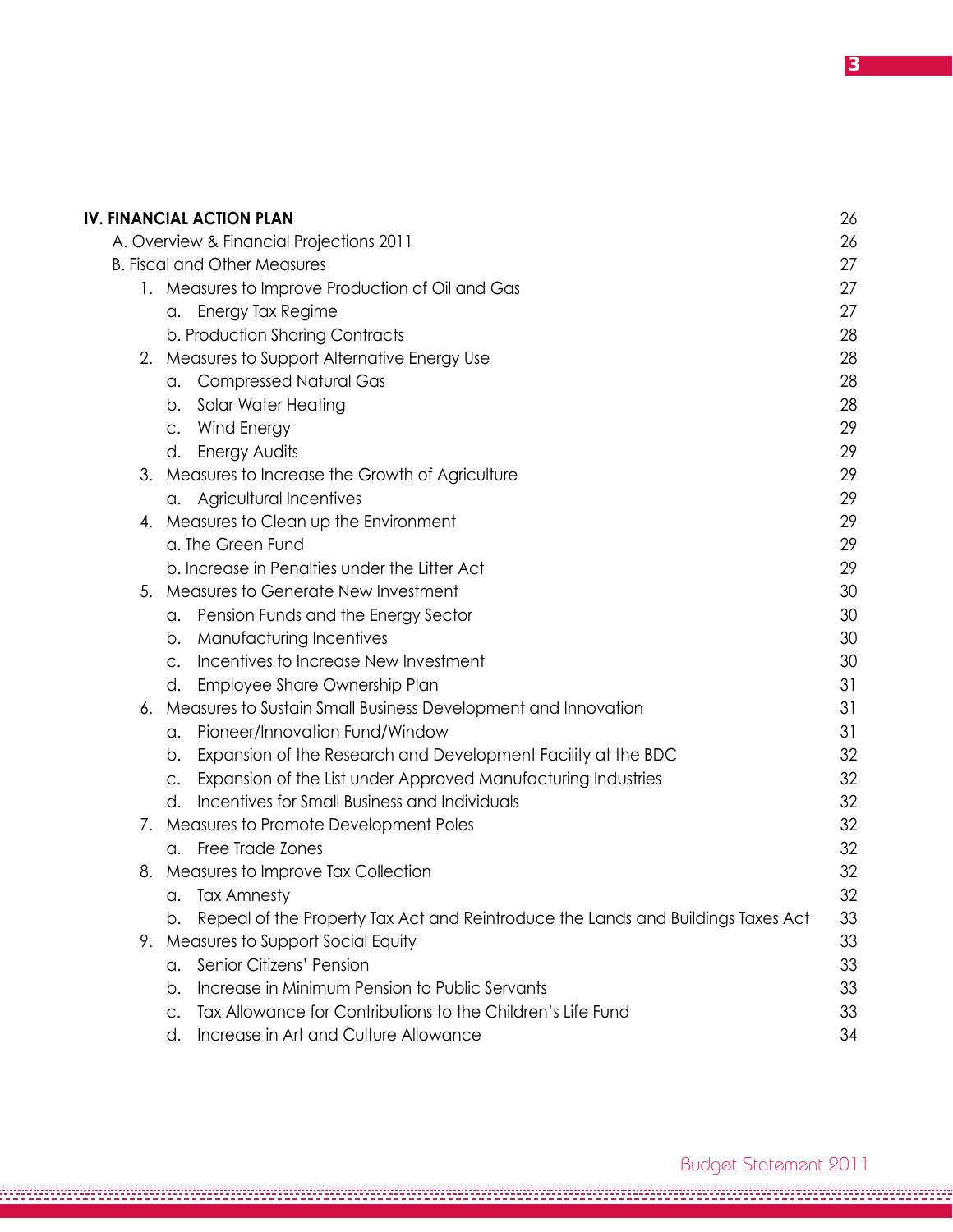# INTRODUCTION

#### **Facing the Issues & People's Pain**

Mr Speaker, on the 24th of May this year, under 120 days ago, the people overwhelmingly voted for a new mandate. Our people exercised "the right to recall" in the most emphatic manner. They placed their faith, and their future, in the hands of the People's Partnership.

It is a privilege to present the first Budget of the People's Partnership Government to this Honourable House.

For this privilege I thank the Honourable Prime Minister Kamla Persad-Bissessar. Our Prime Minister has skilfully steered the early transition from a discredited conduct of politics to a new pathway to good governance and inclusive development.

I acknowledge my Cabinet colleagues. We share responsibility for this document. In our pre-Budget interaction the voices of the young stood out. We shared a spirited conversation with citizens from labour, business, and civil society. It is their thoughts and inspiration for the future that inform much of what I say today. And so I say thanks to all of those who sent their suggestions and to those who we consulted directly.

My team at the Ministry of Finance worked diligently and beyond the call of duty. I thank them for meeting tight deadlines with long hours. To them I say: you are true patriots.

Mr. Speaker, we must carefully identify the points of departure and the choices for the future. This is our mandate. The people expect the People's Partnership Government to meet this mandate. AND WE WILL!

We must Face the Issues as we partner with all our citizens to chart a different course and lay a foundation for the future.

We believe our energy resources are finite. We need to ensure that those resources are efficiently and wisely monetised; to provide us with the capital to build an economy that can provide a sustainable future when oil and gas are depleted.

We believe that the natural and mineral resources of this country belong to every citizen. Every citizen must be able to legitimately expect to partake in the opportunities those resources can provide.

We believe that the best indicator of national development is a fairer distribution of income that ensures that no one is left behind.

We believe that the key role of Government is to catalyse economic growth, and provide opportunities to allow our people to achieve their maximum potential.

We believe that our people are constrained by fear. We must continuously converse with them to regain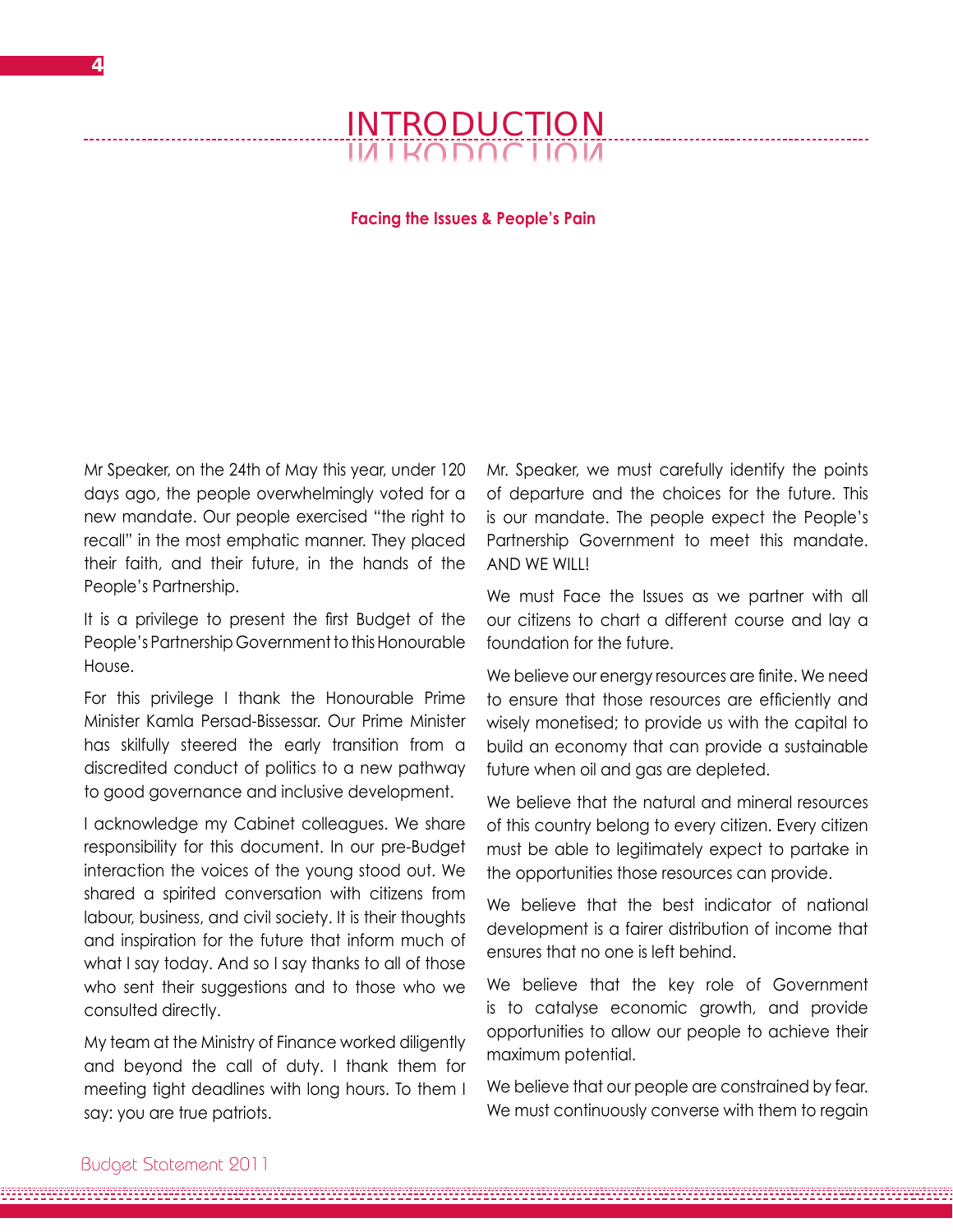all our freedoms. We must at all times remember who we work for. We must make Government work for the people. As our Prime Minister always says: serve the people, serve the people, serve the people.

This Budget Statement comes at a time when the people's pains are clear.

Chief among these is national security: the scourge of crime and lawlessness. Thousands of unsolved murders and other crimes have deeply scarred the national psyche. Thousands of families have been torn apart. They will never forget the pain of loved ones lost. It is especially hurtful for them to know that the vast majority of criminals and murderers continue to walk freely without fear of arrest and conviction.

Our citizens have looked on helplessly as countless millions were spent on 'pie in the sky' projects while their basic needs were ignored. Infrastructure was neglected at all levels. Not just physical infrastructure; but organisational and institutional infrastructure without which we cannot possibly function effectively.

Inflation, particularly food price inflation, is another pressing concern. Inflation erodes the purchasing power of those on fixed incomes. Food price inflation is particularly dangerous for the poor as many families struggle to provide adequate nutrition for their children.

Health care is another major issue facing our people. While we have made some progress, the State is still way behind in providing adequate and timely health care to most of our people. We are still short of hospitals. The capacity of existing health care is insufficient to meet our people's needs. Waiting times for surgical and testing procedures are still far too long. Even primary health care is insufficient. We must avoid having patients waiting in hospital corridors.

Our mandate not only expresses the people's desire to be heard. It is also a mandate to change course. We must now usher in a new momentum for growth and a fairer distribution of income and opportunities.

Billions were spent, yet the common man's needs were neglected. Basic needs and issues like safe shelter, water, decent health care, closing the information gap, and our children were cast aside as low priorities. These fundamental needs were sacrificed at the altar of grandiose schemes including: tall buildings and fancy international summits, all of questionable worth to the people's well-being.

Mr Speaker, the country's Gross Domestic Product (GDP) tripled from \$56 billion in 2002 to \$171 billion in 2008. Yet in that time the average person was no better off. Many were in fact worse off. The physical security we once took for granted has been lost in a tide of violence, lawlessness and bloodshed the likes of which we have never seen.

No period in this country's independent history could better exemplify "The Curse of Oil." Corruption, mismanagement and arrogance became the order of the day. It will take time to untangle that mess and bring those responsible to justice. But justice will be served.

Mr Speaker, we must now face the issues head on, hence the theme of our Budget is "Facing the Issues: Turning the Economy Around." We shall do so as we partner with all the people of Trinidad and Tobago.

Our people's well being and future prosperity are greater than the arithmetic of revenues and expenditures. They are measured by much more than economic indices and incomes. The people's well being and future prosperity embody development. They embody the enhancement of individuals' abilities to shape their lives. They embody working hand in hand to overcome the challenges facing our nation.

Our Budget is driven by the seven pillars of the People's Partnership Manifesto which has been adopted as Government's policy. Our Budget is driven by the need to fulfil the expectations of the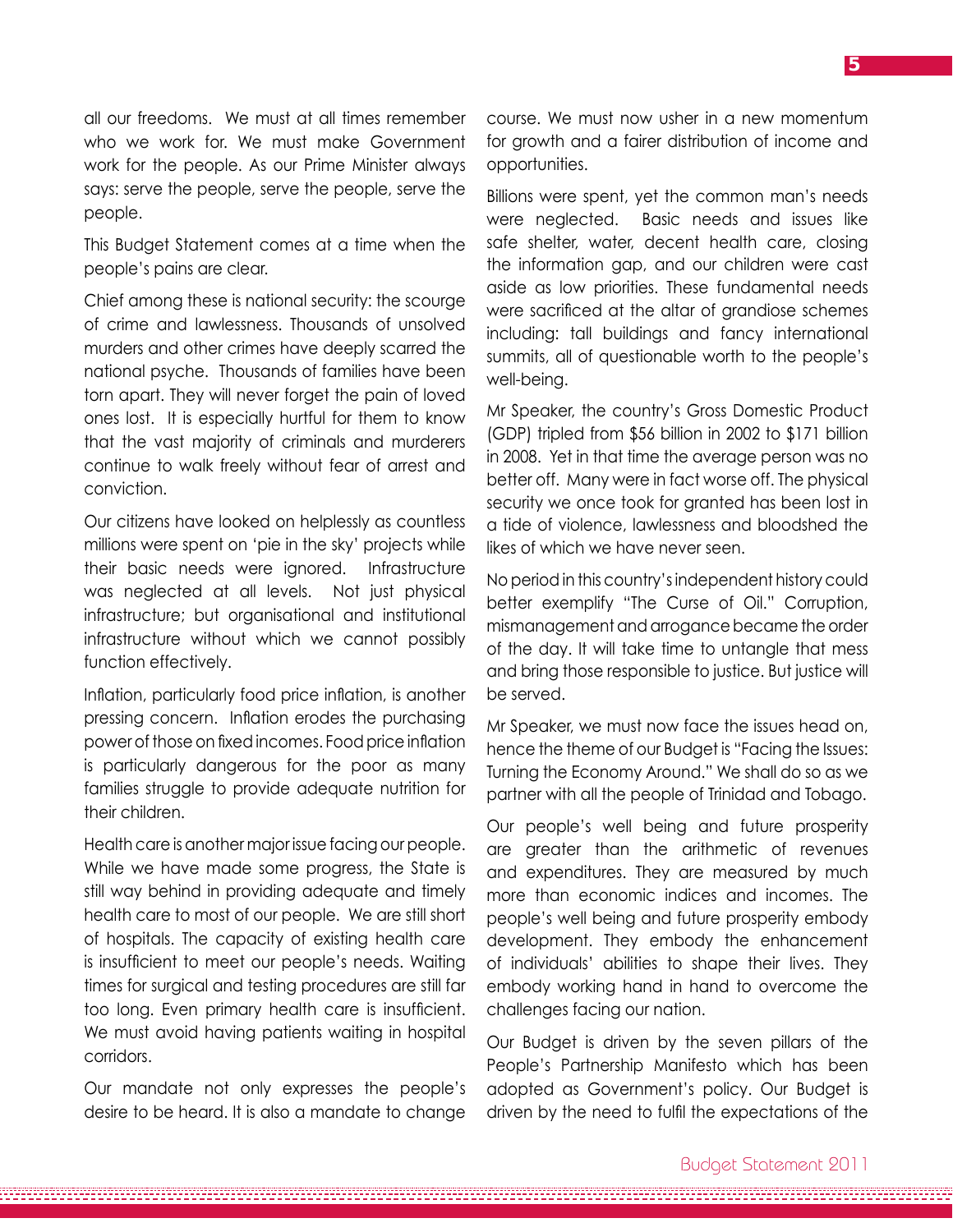people of Trinidad and Tobago. These pillars are designed to do the following:

- i. foster people-centred development,
- ii. ensure national and personal security,
- iii. entrench good governance,
- iv. steer the country towards a diversified, knowledge intensive economy,
- v. move towards eradicating poverty and promoting greater social justice,
- vi. present an accommodating foreign policy and
- vii. expand the use and availability of Information and Communications Technology.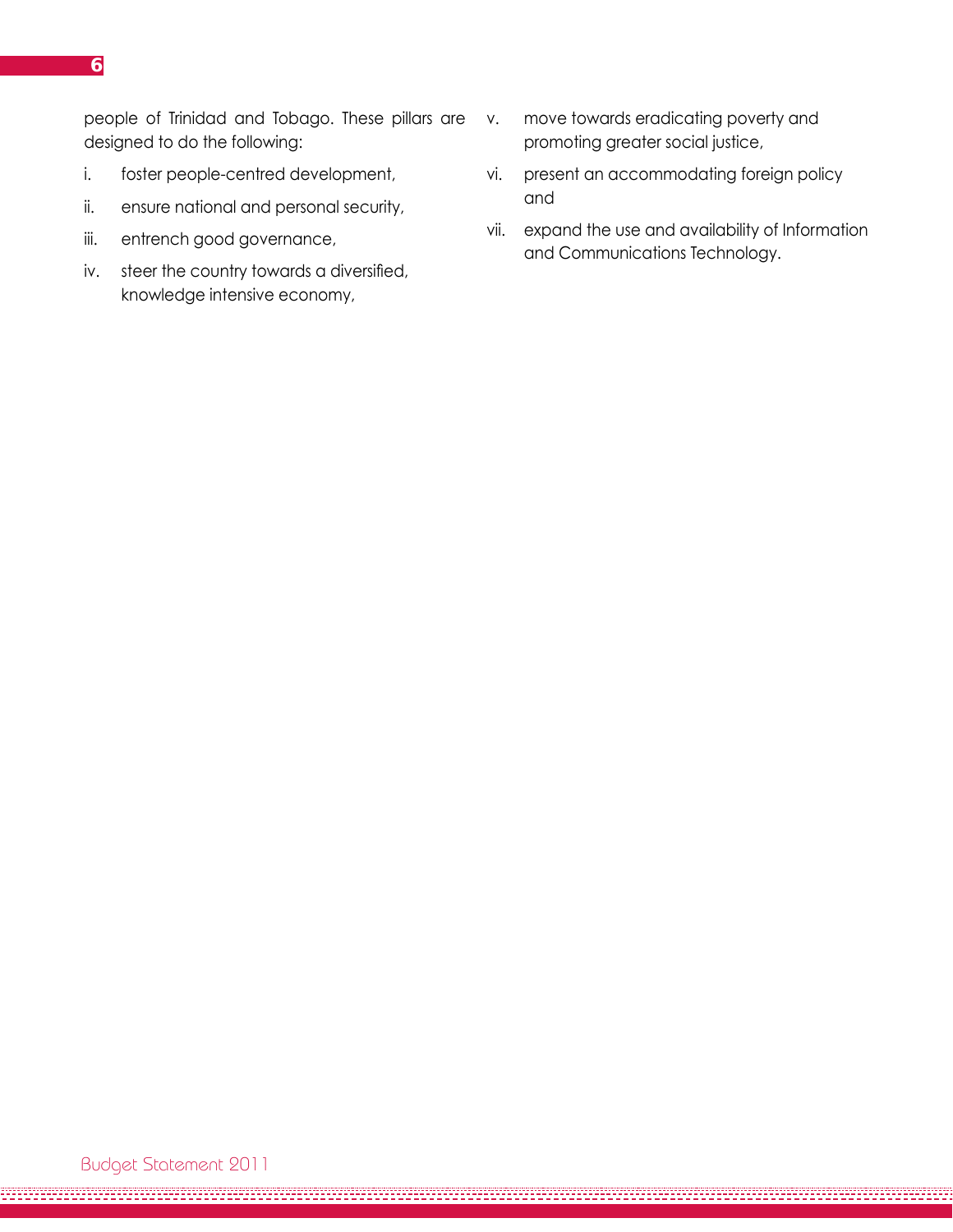# I. A DEVELOPMENT APPROACH l<br>.

Mr, Speaker, this is the time to change our development path.

From an obsession with two million dollar flags and private jets to police on the streets, greenhouses for food production, hospital beds, computers for our children, homes for our elderly, and so much more. Our spending priorities must change. Our development process also must be redirected.

It is time to embrace fiscal responsibility and wipe out corruption. It is time to address the plight of the poor and disadvantaged. It is time to provide a steady hand of leadership as we confront the uncertainties of change.

Our Budget comes at a time when we must make clear choices:

The choice to reprioritise spending to better serve the people;

The choice to build a new momentum for our economy's growth and expansion;

The choice to make our regulatory bodies more accountable to the public;

The choice for business leaders to be bold and confident to take the risk of investment and sacrifice immediate profits, with lower income for their executives;

The choice for workers to participate in the economic process and improve their future well being.

This budget is a first step on a new development path for Trinidad and Tobago.

**7**

Our concept of development is future focussed. It is not only built on existing configurations but is built on 'new' value adding activities to expand the range of our country's products and services using existing and potential capabilities.

Models of economic development, including the highly acclaimed Sir Arthur Lewis' model of surplus labour, largely ignored entrepreneurship and the role of individuals in growth. That model ignored the powerful dynamics of entrepreneurship in the economic development process. And so the thrust of this, our first Budget, is to bridge entrepreneurship and development.

We must awaken and harness the vast potential energy of entrepreneurs and engage and focus it on the development of our country.

We must establish a new synergy between the state and the private sector. The Government and the people must work together to achieve solutions. This approach involves dialogue and consensus and there must be transparency and openness in such dialogue.

The State's role must shift from State control to being a catalyst and partner to the development of our country.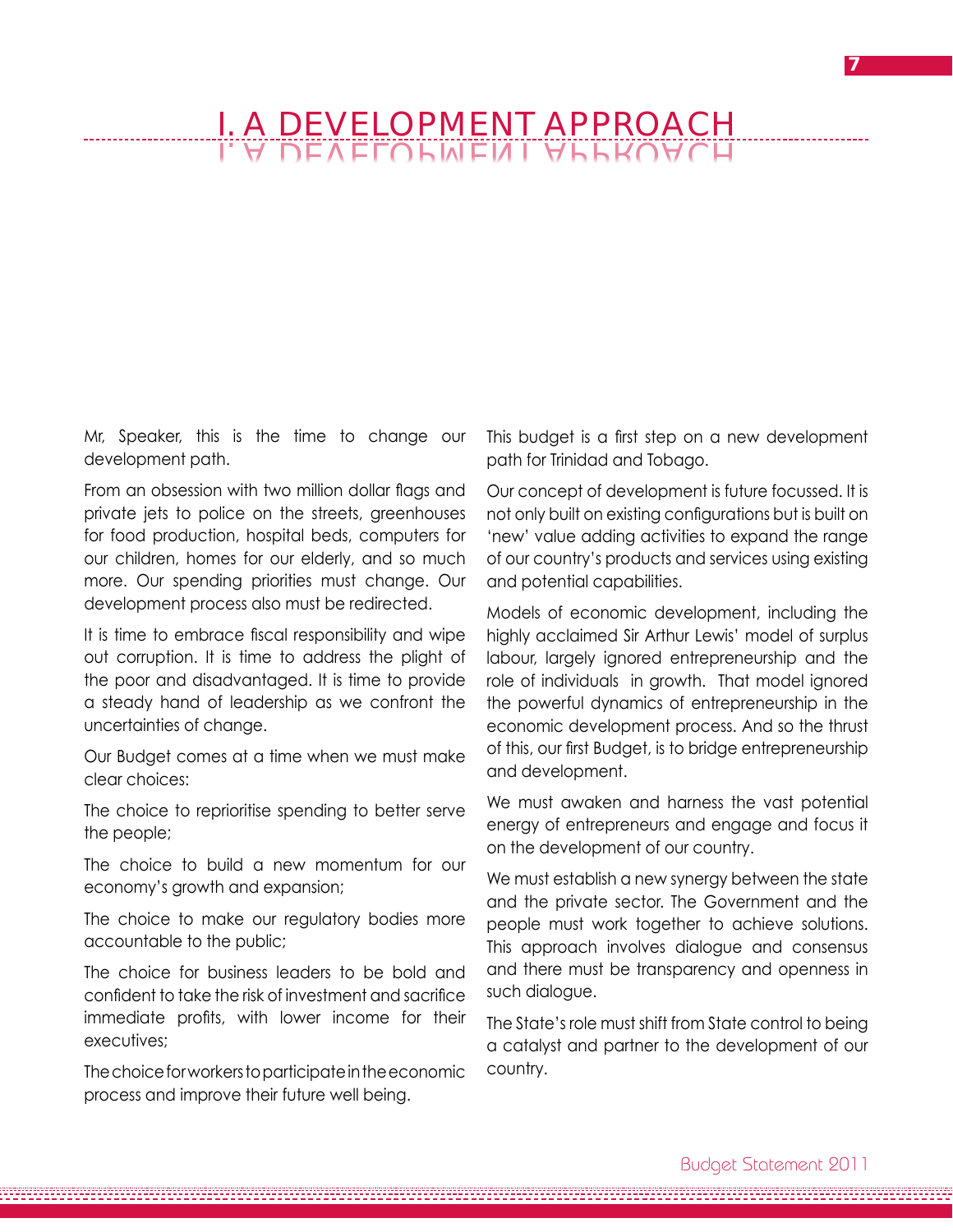# II. REMOVING UNCERTAINTY

Mr. Speaker, it is time to clean the slate and find solutions to the persistent problems that have created great uncertainties on our national balance sheet.

We must remove those uncertainties before we move forward. We must address:

- 1. The CLICO Fiasco
- 2. The Hindu Credit Union
- 3. Public Service Wage Negotiations
- 4. Alutrint & the Rapid Rail
- 5. Contractors Payments & VAT Refunds
- 6. Financial Regulatory System

#### **CLICO Fiasco**

The most pressing issue in the financial system is the CLICO fiasco.

The CL Financial/CLICO issue was handled badly by the authorities from the start. This fiasco was a colossal, inexcusable, multi billion dollar mistake. This fiasco has cost this nation enormously on several levels. This fiasco has put on hold the lives of thousands and endangered their financial future. This fiasco was caused by reckless corporate governance and the glaring failure of our financial regulatory institutions.

In January 2009, the previous Government of Trinidad and Tobago entered into a Memorandum of Understanding with CL Financial "to protect the interest of depositors, policy holders, and creditors of CLICO Investment Bank (CIB), CLICO, and British American Trinidad and Tobago Limited."

At the time of this intervention, the authorities assumed that this was a liquidity issue that could be funded temporarily by the Government and recovered in the short to medium term. This assumption was made without fully ascertaining the financial conditions of the troubled financial institutions. It was a reckless assumption. The impact on Trinidad and Tobago and the Caribbean was grossly underestimated.

The intervention has cost the nation significant public funds. The problem involved more than 10 percent of the country's GDP. It affects 250,000 of our citizens. This crisis was caused by an absence of risk management, excessive borrowing internally and externally to fund high risk speculative investments, and wrong financial reporting.

The failure of both the regulators and financial regulations resulted in insufficient oversight and investigation into this financial giant.

In addition, the then Minister of Finance, the Central Bank and CLICO made numerous public statements assuring depositors that their money was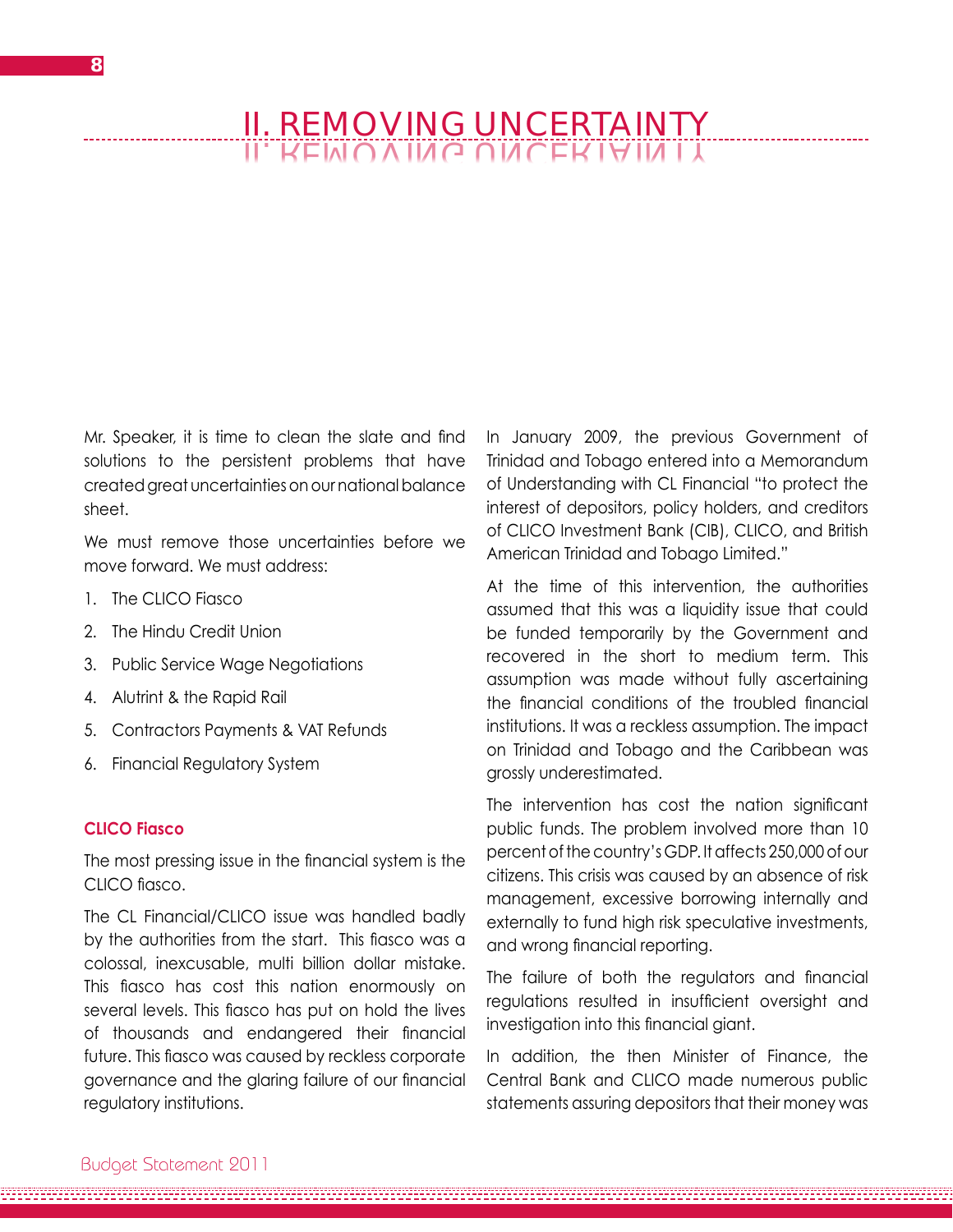safe and would be protected by the Government. Mr. Speaker, any recovery of the money spent by Government will be a long and difficult process.

The total funding provided as at May 2010 by the Government and the Central Bank, excluding indemnities and guarantees to First Citizens Bank amounted to approximately \$7.3 billion. As of June 2010, CLICO and British American combined total liabilities were approximately \$23.8 billion but total assets were \$16.6 billion.

The number of traditional, long term policyholders affected by this crisis, covering pensions, life and health insurance, is around 225,000 persons and accounts for \$6 billion in liabilities.

CLICO also sold short term investments, which were in substance, deposit accounts with 3-5 year durations, and which earned interest rates significantly above market rates. The company also guaranteed the liabilities of a mutual fund that also paid above market interest rates with terms similar to the short term investments. There are approximately 25,000 customers holding these short term contracts, and the liability to this group is in the region of \$12 billion. It was from these short term contracts that CL Financial financed many of its large acquisitions and speculative investments which have fallen tremendously.

More than eighteen months after the previous Government invoked Section 44D of the Central Bank Act, the People's Partnership Government must now clean up this mess. The People's Partnership Government must find the resources and defend the public interest.

As a responsible Government, we must take action now.

This is no easy task but we resolve to fix it.

It is against this background that a high level team of experts critically analyzed the situation and advised the Government on a course of action. What we need to do now is:

- i. Stop the drift and indecision;
- ii. Bring order to CLICO and British American within the confines of fiscal responsibility; and
- iii. Take immediate action that can drive recovery in a prudent and structured manner.

I now advise this Honourable House of our decisions.

One, we will separate the insurance business from the short term investment and mutual funds business to protect the insurance policyholders; and the obligations of 225,000 policyholders will be honoured, backed by the statutory fund.

We will also restructure and merge the traditional insurance businesses of CLICO and British American, and prepare this merged business for divestment.

Two, to depositors in the short term investment and mutual funds the Government will make an initial partial payment of a maximum of \$75,000.

This is intended to bring immediate relief to the small depositors.

This will fully pay off approximately 40 percent of the 25,000 investors in these products, including more than 140 credit unions and 15 trade unions.

Three, short term investment and mutual fund depositors whose principal balances exceed \$75,000 will be paid through a Government IOU amortised over 20 years at zero interest. This Government IOU would be structured in such a way that it could be traded on the secondary markets, thereby creating a measure of immediate liquidity for the depositors.

Four, the Government will conduct a detailed review of CL Financial and its subsidiaries and will introduce measures, including the divestment of assets, to reduce CL Financial's debt and recover public funds.

Five, the Government will engage a firm with relevant local and global expertise to assist with the restructuring of the CL Financial Group.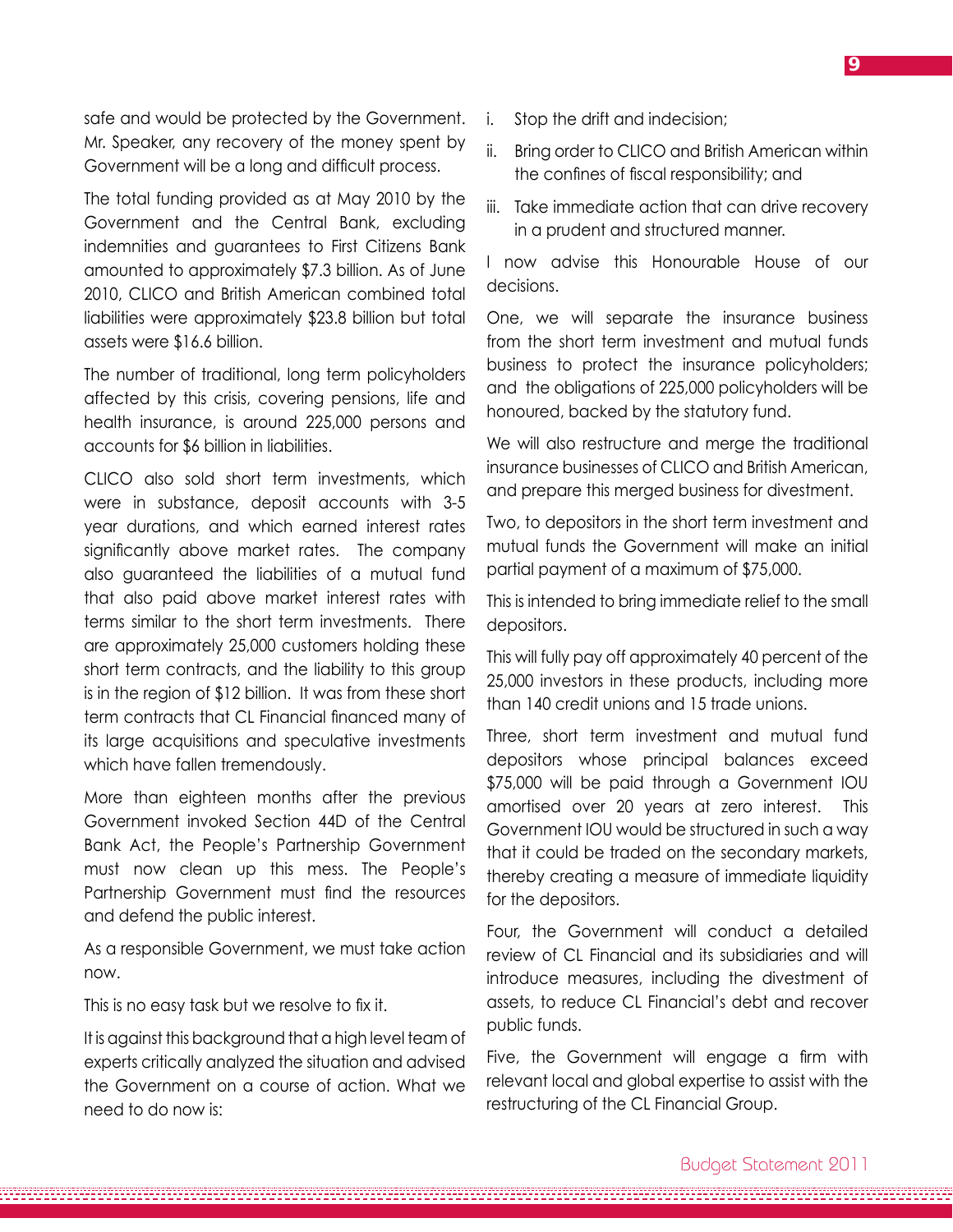The cost of the payment of \$75,000 to all short term investment and mutual fund depositors is estimated at \$1.5 billion over the next four years, as payments become due. The Government will also provide \$1.8 billion in the next fiscal year to provide a funding mechanism for the 20 year amortisation.

To ensure that this does not happen again, we shall strengthen the legislative and regulatory framework governing financial institutions and their holding companies. We shall strengthen the enforcement of regulations through stricter oversight and compliance with the relevant legislation, including the Insurance Act. In addition, we shall amend the Central Bank Act to provide the legal framework to implement an economic solution and to subject our financial institutions to a higher level of control than currently exists.

Furthermore a legislative framework will introduce changes in the Central Banks powers to take decisive actions to protect CLICO's assets and ensure the safe and sound continuation of its legitimate insurance business.

Our nation cannot allow a mistake of this magnitude to go without severe consequences. Those responsible for this crisis must be held accountable.

#### **Hindu Credit Union**

Mr. Speaker, in the case of the Hindu Credit Union (HCU), a preliminary assessment by independent auditors in 2008 reported that the HCU was bankrupt. In fact, many of HCU's real assets were over-estimated or encumbered.

Mr. Speaker, the HCU had a large membership which included thousands of small savers. Although the failure of HCU did not carry a systemic risk to the financial system since it represents less than one percent of the total assets of the financial sector, this Government is of the view that these funds of these small investors must be protected. As a consequence, the Government will employ a similar approach to that which has been applied to the CLICO fiasco. This includes the following interventions:

One, depositors and shareholders will be entitled to \$75,000 in accordance with the rules of the Deposit Insurance Corporation. Whilst the former Government failed and or neglected to address this issue, and protect the small depositors and shareholders, in this Government's thrust to serve the people, we must address the inequity meted out by the former Administration to the vulnerable shareholders and depositors. The small depositor cannot be held liable for the failure of the past Administration to do its duty.

Two, depositors above \$75,000 will be paid in equal annual instalments at zero interest rate over 20 years.

Three, shareholders receiving these payouts will be required to sign over their rights to HCU assets to the Government.

Four, the Government will recover the public funds injected from the proceeds from the sale of these assets. This intervention will cost taxpayers an estimated \$300 million and will benefit more than 160,000 people. Those responsible for this crisis must also be held accountable.

#### **Public Service Wage Negotiations**

Mr. Speaker, public servants' terms of employment have remained unsettled for 2008, 2009 and 2010. This affects some 83,000 persons employed in the Civil and Teaching Services and the Protective Services and Statutory Authorities, as well as daily rated employees of the Central Government and Municipal Corporations.

This is another part of the previous Administration's legacy of neglect which the People's Partnership must deal with. It is our intention to settle this matter as quickly as possible. We expect to settle this issue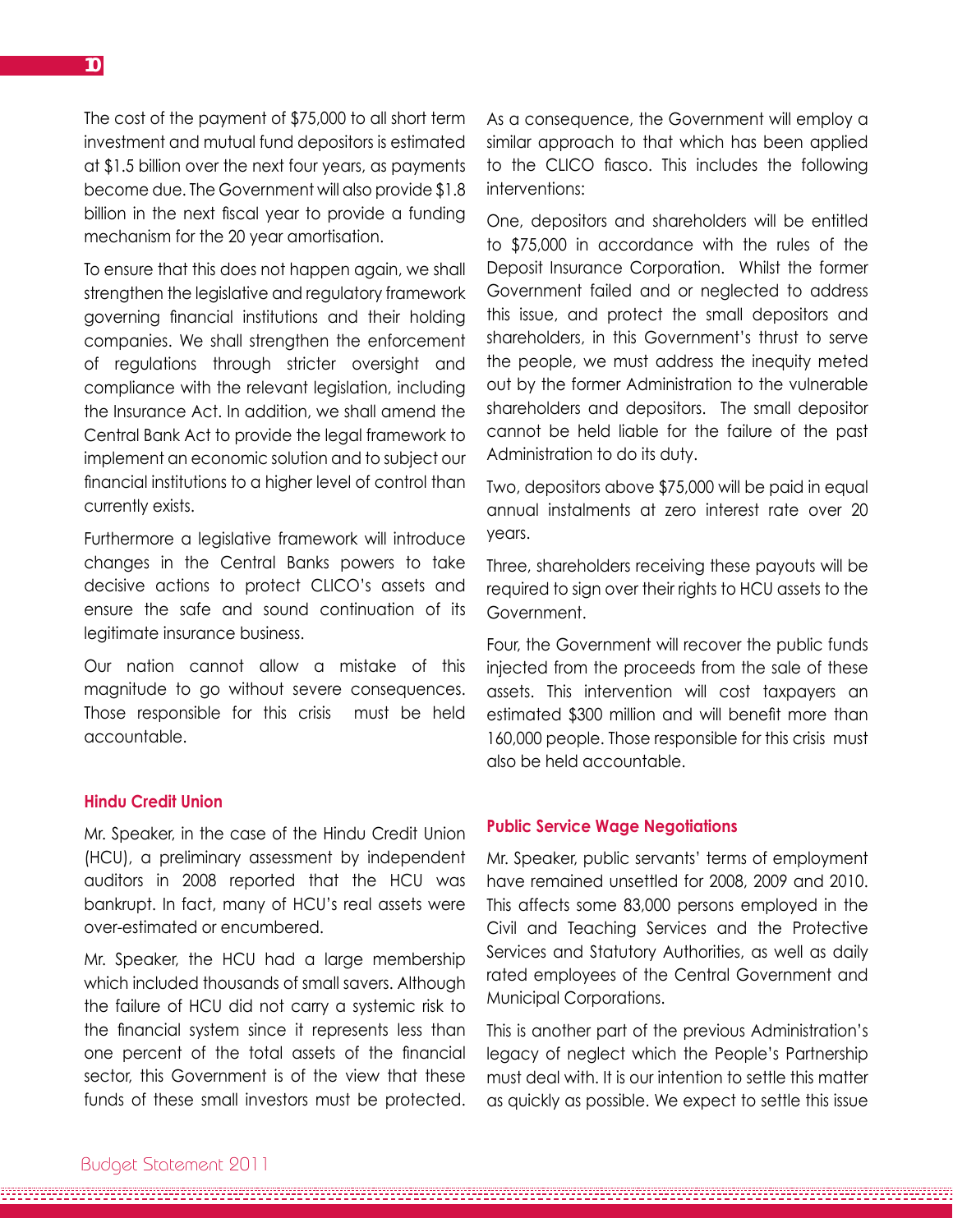by the end of 2010. This is a challenging task, made even more difficult by the strained finances we have inherited. The Government is exploring the idea of expanding medical coverage to family units on a cost sharing basis as well as death benefit. We are tackling a difficult situation with creativity.

The thrust of the new salary negotiation will be to make the civil service attractive to talented people. We will develop a new system in which wage increases will be based on performance. We need to revisit the structures of hiring, assessment, and termination and will engage the public sector unions.

Mr. Speaker, the provisions for a new minimum wage will continue to be reviewed.

#### **Alutrint & Rapid Rail**

Mr Speaker, there has been great uncertainty about both the Alutrint and the Rapid Rail projects. There has been much public criticism of these projects rising from legitimate concerns. In addition to the health and environmental risk, there is also serious concern as to Alutrint's viability and the optimal use of our gas. This project shall cease and an alternative strategy will be put into place for the south-west peninsula.

The rapid rail project has cost this nation \$565 million to date for a feasibility study and design plans. No viable economic plan has emerged from all this waste. This project, if undertaken will have an expected capital cost of 22.5 billion TT dollars. Yes, 22.5 billion dollars. This nation has suffered enough from bad judgement and outrageous spending.

We will cancel this project and design an alternative transport programme. This programme will open up new economic spaces for the expansion of the economy, linking transport to the restructuring of development.

#### **Contractors Payments & VAT Refunds**

Mr. Speaker, there is also uncertainty over payments owed to many of our contractors based on contractual agreements with the previous regime. Many of our businessmen are experiencing cash flow problems due to delays in VAT refunds from the Board of Inland Revenue. We estimate that the total owed to contractors amounts to approximately \$4 billion while total outstanding VAT refunds amount to \$2.8 billion. We have already started putting measures in place to meet these commitments.

#### **Financial Regulatory System**

There is also much uncertainty as to the effectiveness of the Central Bank, the Securities and Exchange Commission and the Office of the Commissioner of Co-operatives. Although our financial system has been resilient in stormy waters, our regulatory system is inadequate to meet the challenges of today's financial markets.

The Government will also create an Independent Risk Committee, which will identify and monitor key risks in the financial and state sectors with the major objective of preventing economic failures which can lead to systemic risk.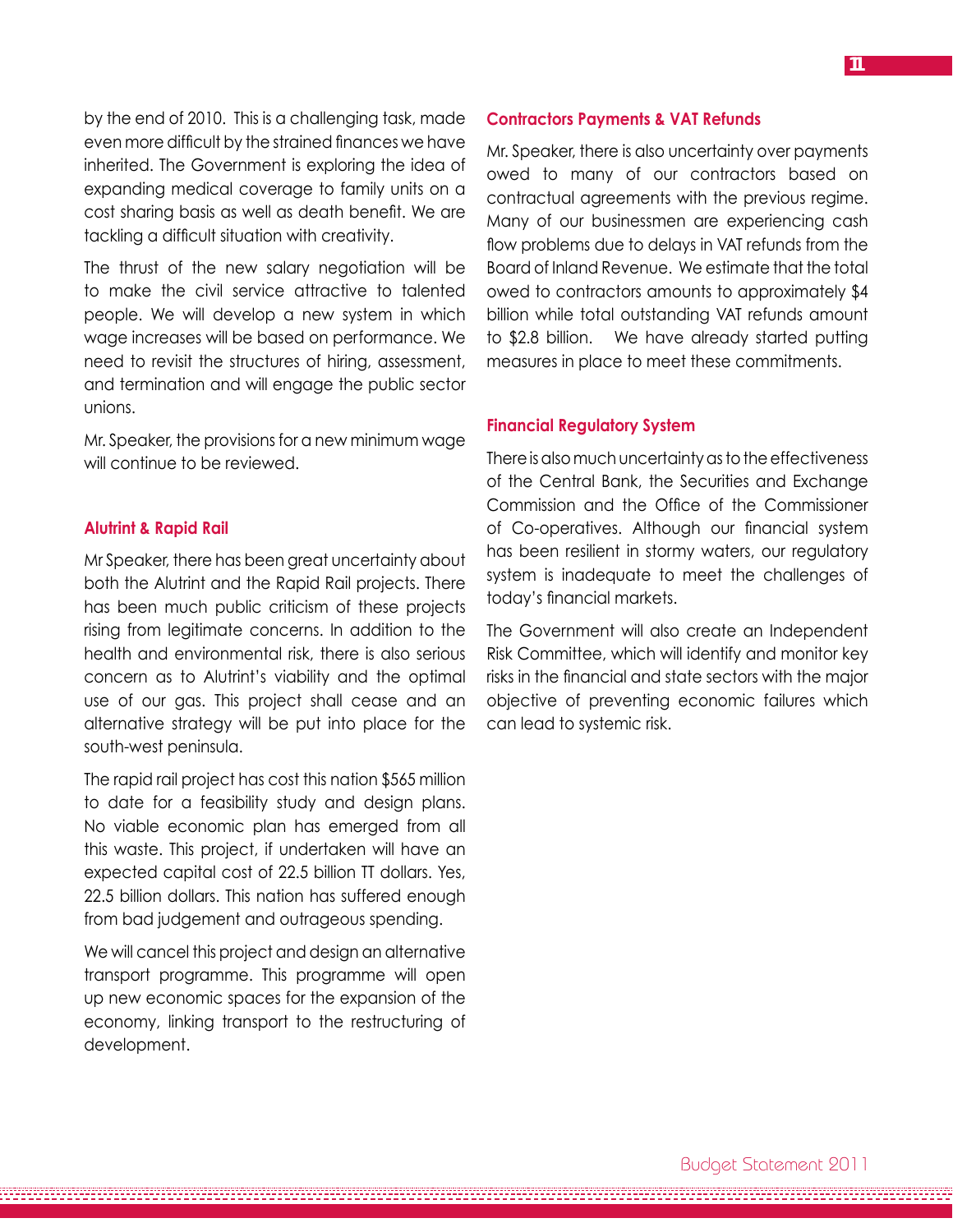# III. Rebuilding Confidence - Laying the foundation II. VAIVIU THE EUITIVID VIIUVI<br>III: REBOIEDU40, QOMLIBEMOE Laying the foundation

In order to rebuild confidence in the economy and wider society, we must take the first steps to lay the foundation for a new policy direction.

Mr. Speaker, permit me to outline the framework for our new policy direction. Let me at the outset say, that the Budget Statement of 2010/11 is located in a wider 3 to 5 year horizon. It will be based on four major goals with appropriate programmes and actions. The goals to be achieved are:

- Inclusive Development,
- A Sustainable Future,
- A Competitive Environment,
- A Growing Economy.

# **A. Inclusive DevelopmenT - A Stable Society**

A stable society must be based on inclusive development. This development must harvest the creativity of our people, secure their safety and eradicate poverty.

#### **Improving Security & Justice**

Mr. Speaker, we have inherited one of the worst periods of crime in our nation's history. The deepest concern of our people is safety. Creating a safe society is this Government's highest priority, backed by our full resolve.

This is not only reflected in the Budget allocation, but also in recent steps to transform our country's law enforcement agencies. It is a complex problem dealing with underlying issues of social dispossession, lawlessness and the value of life itself.

To address some of these, we are examining proposals to re-integrate ex-prisoners, deportees and delinquent youth into the fabric of mainstream society.

The Government will establish a youth mentoring programme. Grants will be provided to community based organisations which can run successful mentoring programmes for youth, deemed to be at risk, away from crime. We will seek ideas and assistance from successful international mentoring programmes.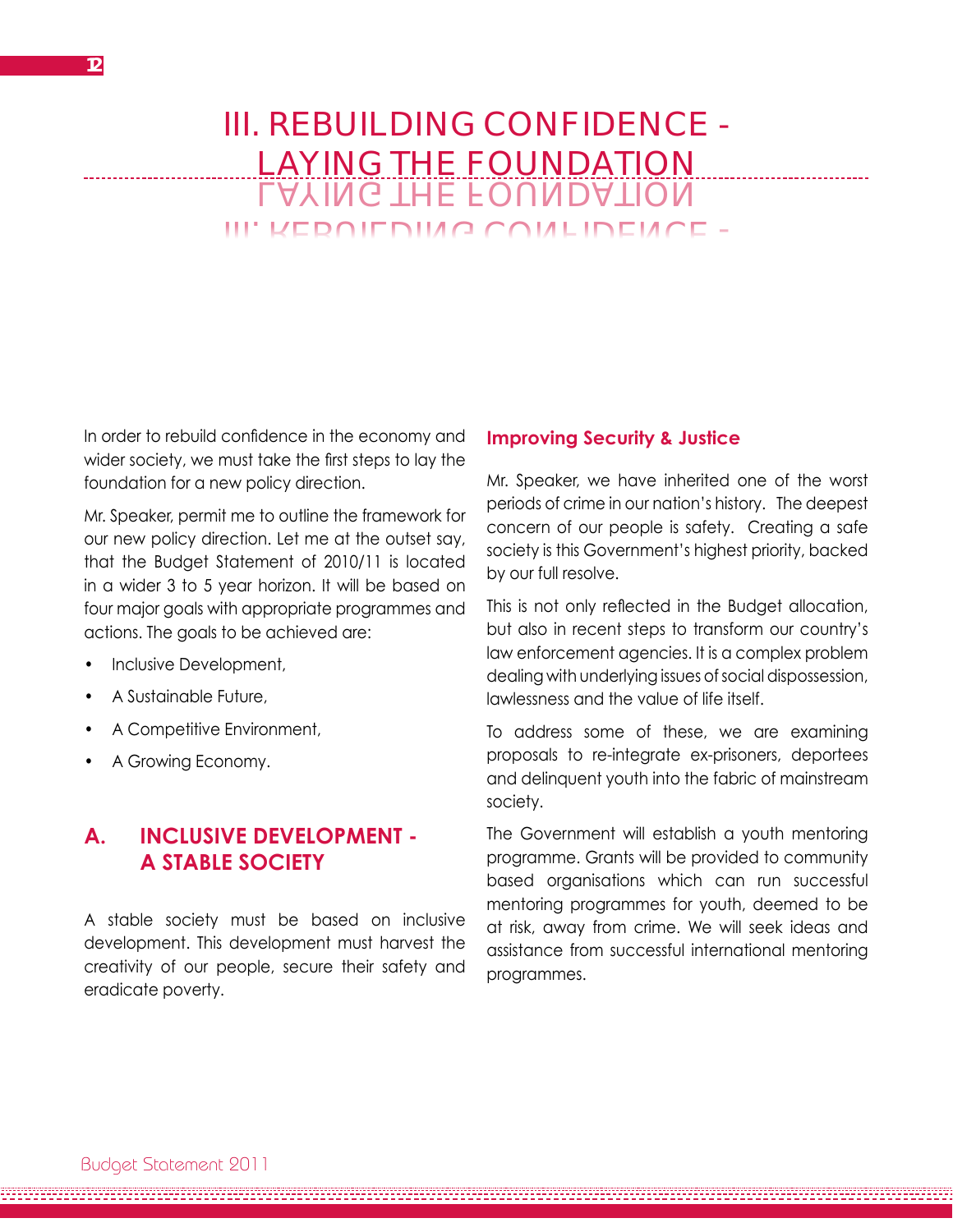We will implement a National Security Operation Centre (NSOC). This special unit will focus on intelligence gathering through a comprehensive electronic database of all criminal related activities. Officers on mobile patrols will be able to link with the National Security Operation Centre and log on to the information network to ascertain all relevant data on vehicle and individuals through license plates and driver's permit numbers.

This Centre is expected to lead to a response time of less than 10 minutes to emergency calls in most locations across the country. Additionally, a computerised crime statistics and reporting (COMPSTAT) programme will record daily all reports of criminal activities to identify hot spots and assist with the effective deployment of protective personnel.

Our police officers are often the unsung heroes of our nation risking life and limb every day. They do so with much too little resources at their disposal. The Government will provide the necessary resources to our Police Service and other protective services but we also recognise that rogue elements and inefficient systems must be rooted out if our efforts are to be successful.

But even as we demand and expect so much more from our police officers we recognise that that they must be given incentives to perform. In addition to the Minister of National Security's many measures, we now propose to this Honourable House that a monthly Special Duty Allowance of \$1,000 be paid to the more than 7,000 officers in the police service taking effect from October 1st this year. Taxes on this Allowance will be waived in accordance to Section 124 of the Income Tax Act. This Allowance shall be funded from transfer of funds from within the Ministry of National Security.

Mr. Speaker, Parliament recently agreed to appoint new Commissioners in the Police Service to signal a new determination to introduce fresh ideas in law enforcement, community policing and security intelligence. We must build up the morale of our police force. They work under extreme stress and great expectations from society.

We will inspire our police officers through the establishment of a dedicated national recognition programme that honours those officers who go above and beyond the call of duty. The details of this proposal will be worked out between the Ministry of National Security and the Police Service Commission.

A better equipped Police Service that is inspired and recognised and given the right leadership will produce results.

Mr. Speaker, there has been much talk but little action in the past with regard to the return of bike patrols. It is the view of this Government that the introduction of bicycles for the police to conduct patrols in some communities is a sound one and it is our intention to deploy bicycles into the Police Service for this purpose. Too many times police are station bound and unable to effectively patrol areas within communities. The introduction of bicycle patrols will go a long way to create a stronger police presence.

An aggressive recruitment drive for the Police Service will be introduced as the Government supports the initiative to attract more officers. In addition, as you would already have heard from the Minister of National Security, retired police officers are being recalled for administrative duty which would enable their younger colleagues to assume patrol duties across the island.

We will refurbish and upgrade police stations across the country to improve the working conditions of police who have languished for far too long in old, dilapidated, and even uninhabitable structures. We will improve training for the police to better prepare them for the tough tasks required.

We will also establish a Victims of Crime Support programme. The victims require so much emotional and psychological help and often have nowhere to turn for on-going support. This initiative will be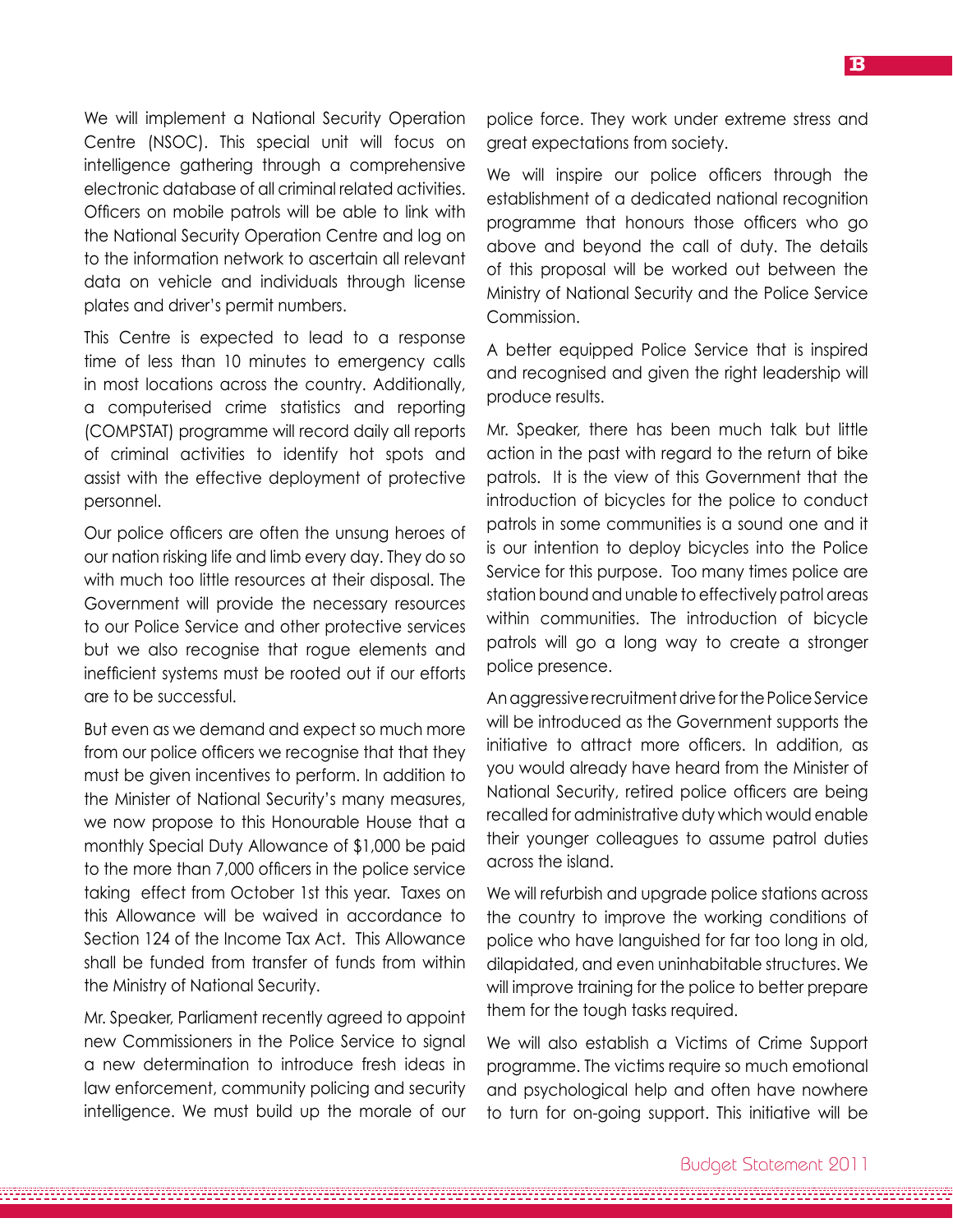conducted through the Ministry of the People in conjunction with the Ministry of National Security.

We will establish a Special Criminal Court to provide swift justice. The Court will treat with firearm, kidnapping and narcotic offences and is meant to relieve the case burden on the Magistrates' Courts. The construction of the Sangre Grande Magistrates' Court and the Arima Judicial Complex are key priorities. Progress is being made in acquiring sites for these projects.

As you can see Mr. Speaker, the Government has taken a very holistic approach to tackling crime, examining the issue and creating solutions that are both immediate and long term.

### **Social Safety Net Efficiency**

The annual Budget currently supports an extensive social safety net which includes subsidies, National Insurance, Social Assistance through GATE, and the Conditional Cash Transfer Programme; Health and Nutrition through the School Feeding Programme, and CDAP; temporary Jobs through URP and a Housing Subsidy through the Home Improvement Grant programme. Our new policy will improve the efficiency, effectiveness and relevance of these programmes.

#### **Transfer Payments and Subsidies**

Transfer payments comprise one of the largest components of budget spending. These payments, which were around nine percent of GDP in 2003, are estimated to reach about 15 percent of GDP in 2010 and 16 percent of GDP in 2011.

The largest Subsidy is on petroleum products, particularly gasoline which usually represents one to two percent of GDP per annum. All of our citizens benefit from this subsidy. It is often difficult to determine whether resources are being used wisely to achieve the intended objectives of subsidies. We are currently reviewing whether alternate options are more efficient.

#### **Poverty Reduction**

We are reviewing social programmes to reduce the number of poor by 2 percent each year. To complement this, we have established a Ministry of the People to ensure that our citizens' needs are better analyzed and are meaningfully catered for.

Mr. Speaker, our newly established Ways and Means Committee will formulate a project plan to ensure that Government services are made more accessible to our citizens in Tobago.

In the coming year, the Government's social development objectives include transforming the Social Welfare System; establishing a mechanism for effective collaboration and partnership between the Government and the non-Governmental sector; and implementing a monitoring and evaluation policy for social development. We will make a concerted effort to ensure that spending on rehabilitative and developmental programmes is balanced with significant investments to build social capital.

Mr. Speaker, the Milk Feeding Programme will be introduced to complement the National School Feeding Programme to ensure that vulnerable groups in the population are provided with the basic nutrition within the home. The Programme will supply milk to all Health Centres to nutritionally vulnerable or at-risk persons. Other beneficiaries will also include patients of the Child Welfare Clinics and Antenatal mothers.

#### **Elder Care**

Mr. Speaker, we will lay in Parliament the 'Proclamation of Homes for Older Persons' legislation in the new fiscal year. Under this legislation, homes for the aged would be required to meet and maintain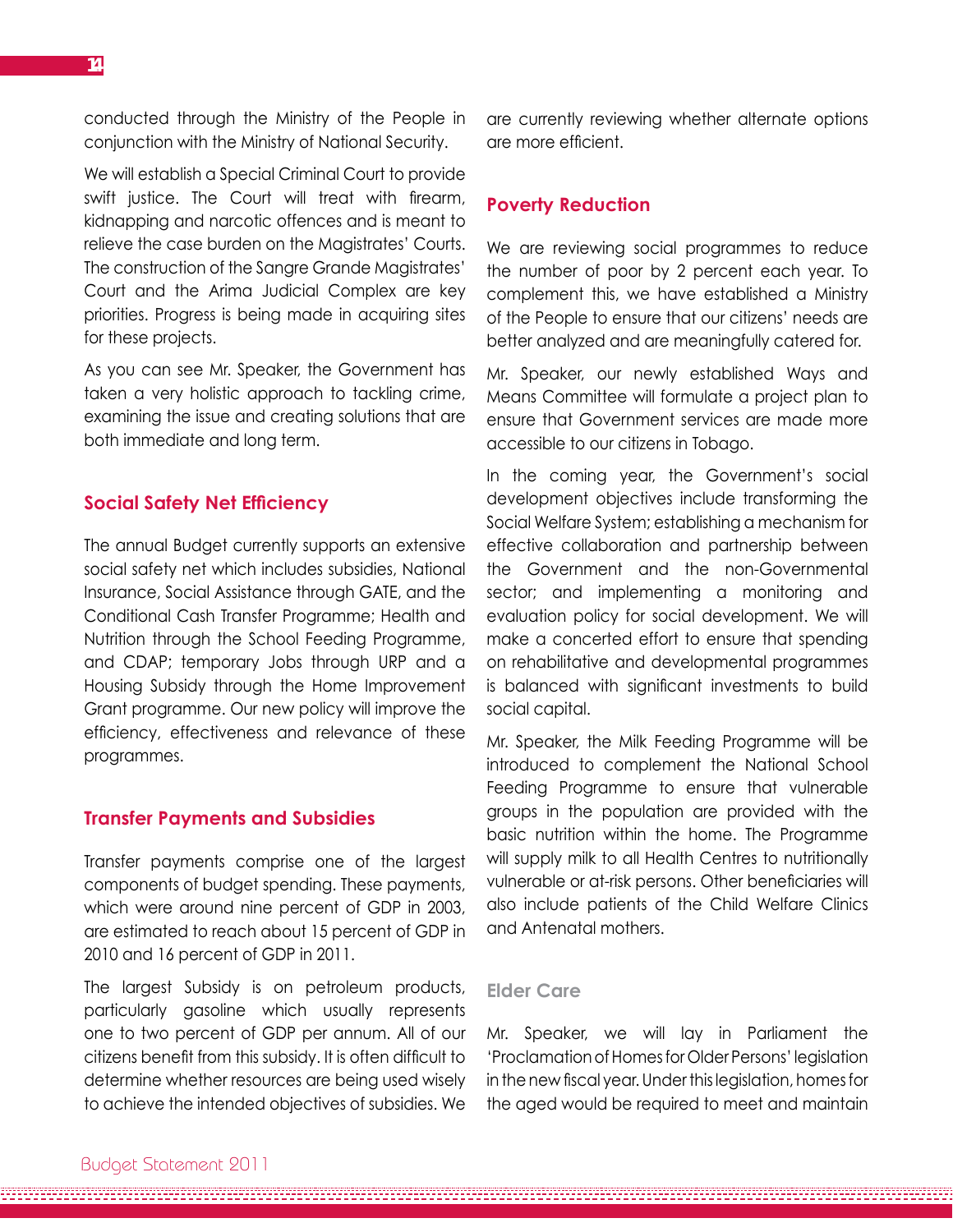minimum criteria and standards of care for residents. The Government will also launch the Elderly Mobile Shuttle Service in 2011 which will provide a shuttle service to the elderly.

# **Closing the Information Gap**

Addressing the information gap is important in fighting poverty. We must close this gap. Mr. Speaker, the Government will provide a laptop to each new secondary school student this month. This will ensure that our children can compete in a world where knowledge is currency.

# **Pension**

The Government recognises that increasing longevity and low interest rates are driving up the cost of pension plans. Stakeholders are finding that large, indexed pensions starting at an early age are unaffordable. They must plan in advance for their retirement. Citizens of Trinidad and Tobago are not immune to this pressure. We must avoid one generation shouldering the burden of previous generations.

We must never forget that the primary purpose of a pension system is to provide security to members of society who are retired. An effective pension system provides a basic safety net to minimise poverty amongst the elderly. It creates an environment in which all citizens have the ability to maintain a reasonable standard of living in retirement.

The policy of this Administration is to balance the two competing objectives of securing retirement and keeping costs sustainable. The Government will therefore examine the feasibility of moving towards a retirement system involving:

• A Mandatory Employment-based System: This system would be entirely funded by employees and employers. It would be similar to the current National Insurance Board pension, but with the

distinction that the self-employed would be included;

The Introduction of Individual Savings Incentives: We will examine the current system and identify improvements that will encourage saving for retirement, in a tax effective manner that avoids penalising those who choose to save for retirement.

This is the first stage in the Government's thrust towards creating a harmonised pension system which will incorporate public service pensions, the National Insurance Board, and Senior Citizens' Pensions.

# **Housing**

Mr. Speaker, home ownership is the strongest pillar of a stable society and the foundation of a democratic and equitable society. In the short term, we shall increase the Rent-to-Own programme whereby tenants will have the opportunity to purchase their homes.

There are many different institutions now engaged in home mortgage financing: the Trinidad and Tobago Mortgage Finance Company, the Home Mortgage Bank, the National Insurance Board and the Trinidad and Tobago Housing Development Corporation. We will clarify and confirm the mandates of these institutions and create a new holding company so that:

- The TTMF continues to be the lender of choice for financing affordable housing to lower and middle income groups;
- The Home Mortgage Bank returns to its original mandate as a secondary mortgage financier promoting the development of financing products using mortgages as the underlying security;
- The NIB and the HDC transfer their mortgage business for administration by TTMF as mortgage financing is not their core business;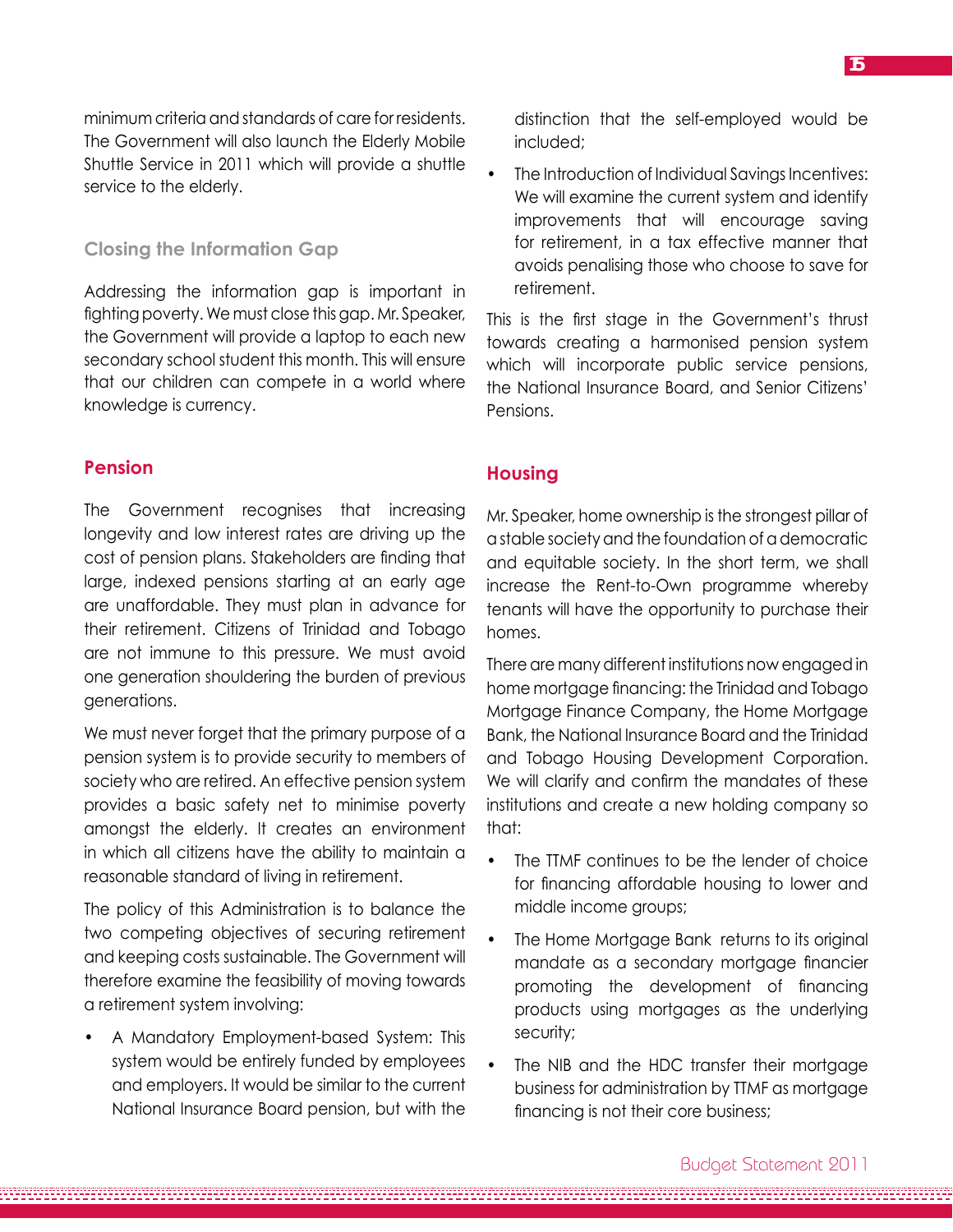• A new holding company, Trinidad and Tobago Mortgage Bank, will be formed, with the TTMF, and the Home Mortgage Bank as subsidiaries with the latter the funding source. The Trinidad and Tobago Mortgage Bank will buy out the existing shareholders of the subsidiary companies and offer an Initial Public Offering on the Trinidad and Tobago Stock Exchange allowing for more extensive ownership of this very important aspect of the nation's financial and social well being.

During this fiscal year over 6,400 persons have sought regularisation and these persons will benefit from an Inter American Development Bank programme. The Land Settlement Agency will profile squatter sites and study land use plans. In pursuit of more equitable land ownership patterns and the simultaneous eradication of informal settlements, we will intensify relocation and other measures to curb illegal squatting, following legislative amendments to the Land Settlement Agency.

#### **Gender Equity**

Mr. Speaker, we are committed to full gender equity in our society. This will entail a renewed emphasis on family and labour law, protection against violence and maternal health. The participation of women in all aspects of public life will be encouraged. Immediate steps will be taken to ensure that more women will be included on state boards and statutory bodies.

We believe that it is not solely the State's responsibility to entrench gender equity. It is best that the wider society share and act on this social imperative.

#### **Sport and Youth**

Mr. Speaker, sport is an integral aspect of any society.

The highlight of the Government's Sport Programme is a pathway model that promotes a systematic approach to achieving the optimum potential of athletes, coaches, officials and administrators, from amateur to elite levels. We aim to improve the standard of national teams and athletes, increase the number of qualified coaches and sporting professionals, and develop a Life-Sport Programme to identify new young talent.

The Government will also promote sport tourism in Trinidad and Tobago via the introduction of offseason training camps targeting foreign national teams, university teams, professional teams, clubs and high schools to take advantage of our sport facilities.

#### **Taxpayers Rights and Responsibilities**

Mr Speaker, The Inland Revenue Division and the Customs and Excise Division of the Ministry of Finance account for the collection of more than 90 percent of Government's revenue. During the coming fiscal year, we shall concentrate on ensuring that these two agencies operate as efficiently as possible.

The fundamental basis for revenue collection to operate effectively is taxpayer confidence that the system is transparent and equitable.

#### **Fostering Confidence in the System**

The Government will establish a Covenant with the Taxpayers of Trinidad and Tobago with immediate effect.

The foundations of this Covenant will be that the Revenue Collection agencies of Trinidad and Tobago will:

- Be open, transparent and accountable;
- Be professional, responsive and fair;
- Take into account taxpayers' circumstances and previous compliance. That is, taxpayers who comply regularly will not be subject to repeated audits;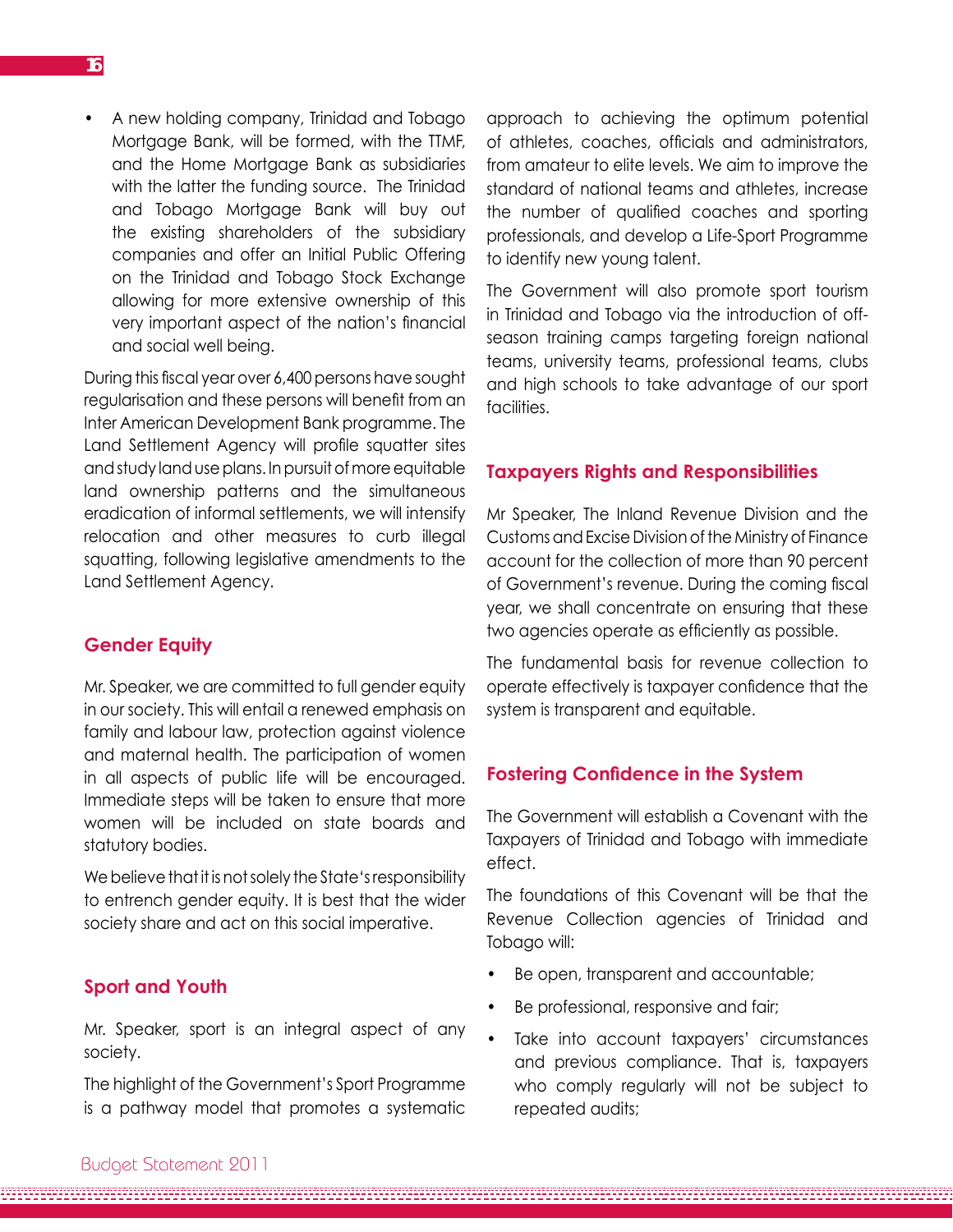- Make it as easy as possible for taxpayers to comply with their obligations;
- Be firm with those who try to avoid their obligations and effective in bringing them to account.

In fiscal 2011, the Inland Revenue Department and the Customs and Excise Division will develop a detailed plan to make the system efficient and honour the Covenant with taxpayers.

### **Efficiency in the Public Service**

During our Budget interactions, we were bombarded with complaints about the quality of service delivery at various Ministries and Government agencies. As a result, the Government will implement measures to improve efficiency, productivity and customer service within agencies such as the Board of Inland Revenue, the Ports, the Licensing Authority and the Customs and Excise Division.

# **B. Sustainable Future - Ensuring long term growth**

Mr Speaker to ensure long term growth and achieve a sustainable future we must take actions to:

- Expand the Energy Sector
- Realign the economy
- Revitalise the Agriculture Sector
- **Expand Tourism**
- Standardise our Environmental Regulations

#### **Expansion of the Energy Sector**

Mr. Speaker, the energy sector remains the main driver of the Government's revenues and exports. The expansion of this sector remains critical to ensuring the long-term growth of Trinidad and Tobago's economy. The energy policy framework will strive to increase exploration of new oil and gas finds, aggressively support the use of alternative energy, and create opportunities for the export of advisory services internationally.

Mr Speaker, the level of hydro-carbon reserves determined by the Ryder-Scott report has raised doubts as to the sector's sustainability. Our approach is that the level of hydro-carbon reserves depends not only on geological factors but also on the level of investment in exploration and production. It is for this reason that the Government has a new fiscal regime, and has concluded an agreement with the Government of Venezuela to jointly develop a cross border gas field. Discussions are ongoing for further opportunities in this regard.

We shall explore the development of alternative energy, such as solar and wind energy and explore the prospect of developing a regional effort for the long term sustainability of our energy supply. We will provide appropriate incentives to encourage the development of an industry to provide energy savings solutions.

The Government will institute a clear structure to develop the entire value chain in the energy sector from the primary product, to finished manufacturing industries. The Government has also mandated the Ministry of Energy to promote small energy based projects and production firms.

This further strengthening of downstream production will allow us to leverage the energy sector. It will forge internal linkages with other sectors in the economy such as energy services and manufacturing. Using more natural gas greatly benefits the economic mix. It adds to yet another layer of industries and contributes to a sustainable petrochemical industrial base.

We recognise the advantages of going further downstream. The Government is evaluating a project to manufacture Ammonia and Downstream Derivatives. We will evaluate this project based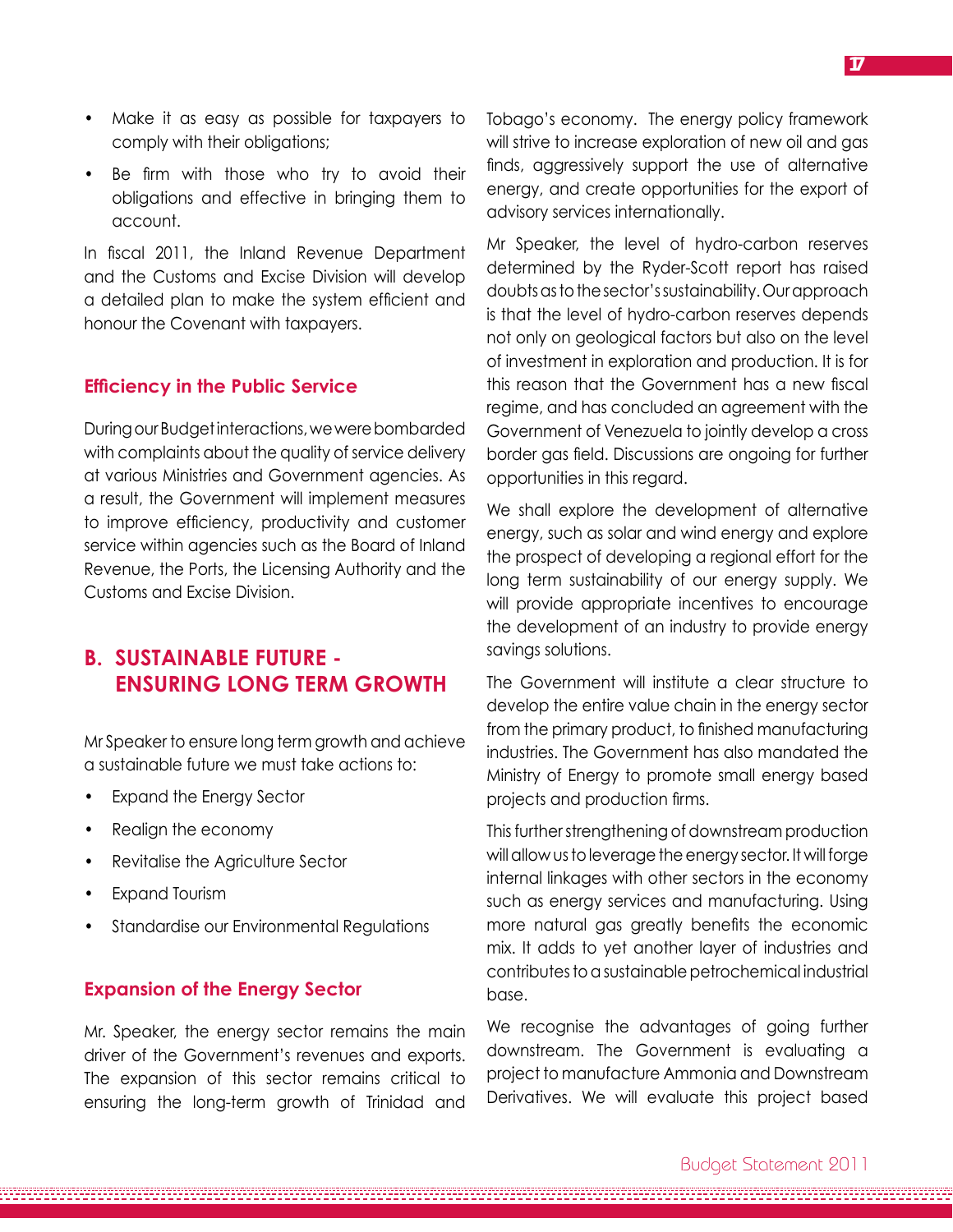on downstream value added and transparent and competitive gas pricing. The new evaluation framework that establishes the criteria will include:

- the extent to which the project maximises local value and capabilities,
- the drive for energy efficiency,
- protection of the environment
- and promotion of corporate social responsibility.

It will also provide long term revenue and create value for the people of Trinidad and Tobago.

We have a real opportunity to export our energy advisory services to Africa and elsewhere. We shall take steps to facilitate this, to enhance our income from abroad. Local value and participation in the energy sector have been identified as critical aspects of the Government's National Energy Policy. We intend to revisit this issue in an effort to ensure that the local services sector expands and remains relevant to the development of Trinidad and Tobago.

By developing local content, this country will become a producer and net exporter of energy services for all segments of the energy industry. In this way the country could eventually become an exporter of intellectual expertise, apart from just energy based commodities. As such, the Government will hold discussions with all stakeholders to make this project happen.

# **Realigning the Economy**

Mr. Speaker, the current development process has not worked for us. Our economy remains disconnected in enclaves.

The time has come to integrate the economy and re-align small business with the expansion of our entrepreneurial capability. This is the heart of the restructuring effort now engaging our Ministry of Planning, Economic and Social Restructuring and Gender Affairs. To facilitate this restructuring, the Government will create a National Innovation System that consists of Centres of Excellence, small and medium enterprises, finance, marketing and market development systems.

- a. This realignment will rationalise and rearrange state enterprises mandated to finance small business development, like the National Entrepreneurship Development Company, the Business Development Company, the Agricultural Development Bank and the Development Finance Limited. As presently configured, these institutions perform well below the development requirements of the small business sector. As such we shall immediately begin rationalising and fully capitalising these institutions.
- b. A well designed business incubator programme will enhance the link between entrepreneurship and small business development. We need a revolution in entrepreneurship, particularly among young people. We need to create a new breed of entrepreneurs and will encourage the banks to embrace the innovative ideas for lending. We shall also encourage institutions of higher education to develop active links to foster small business development.
- c. There are also renewed calls for the development of the Shipbuilding and Repair industry. This industry could create a large amount of skilled and unskilled jobs. We will develop a shipbuilding training programme in association with the University of Trinidad and Tobago. It has the potential to earn a significant amount of foreign exchange. We will further explore this potential in the new fiscal year.
- d. The world outsourcing industry is growing at a phenomenal rate in the fields of medicine and education. To re-align our nation's economy, we must explore such opportunities by becoming an attractive location for offshore medical and education programmes. We have already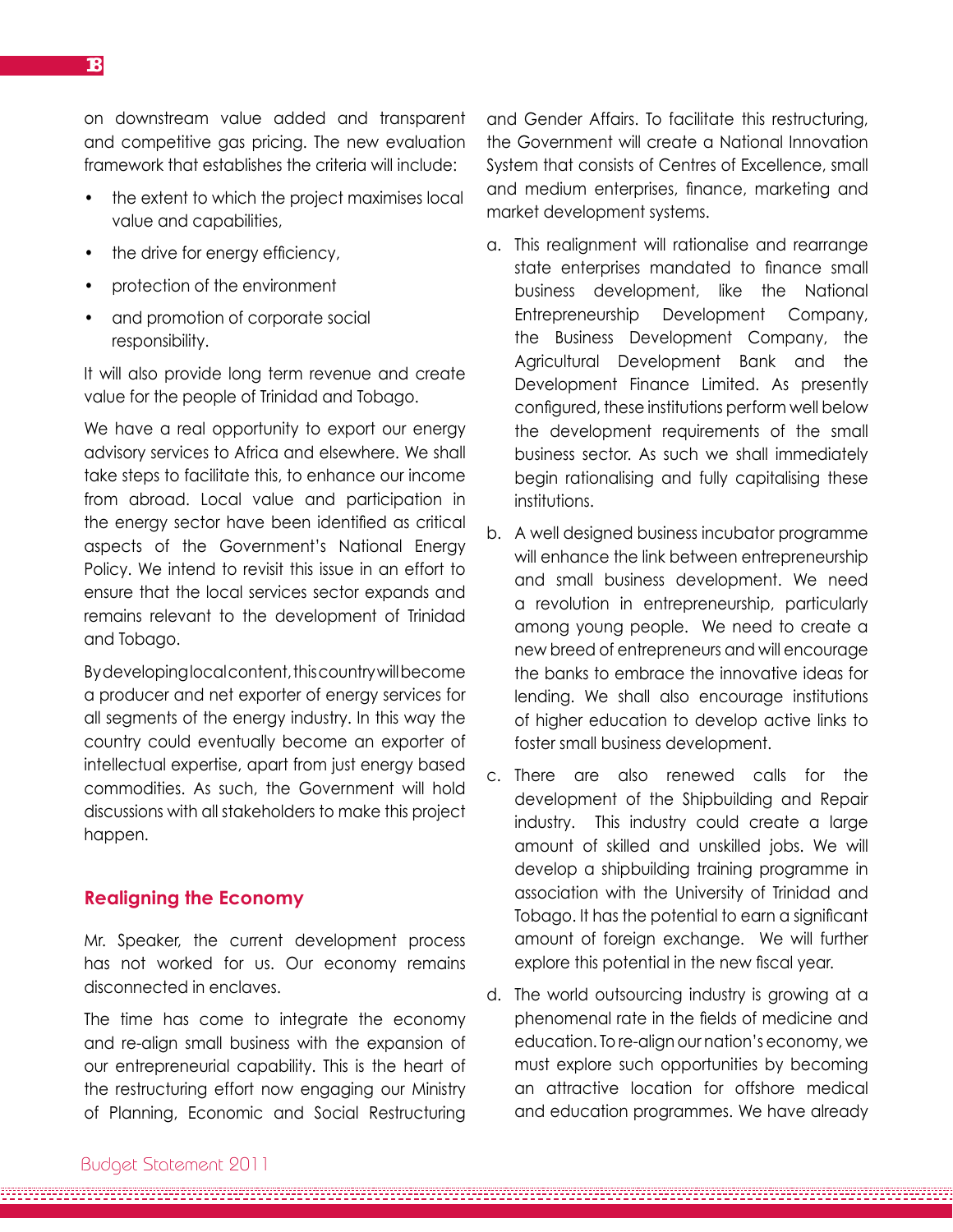begun discussing these prospects with banking and energy firms.

- e. The diversity of our culture is our strength. We must now leverage our cultural energy to develop a culture based industry for both local and export market. We will partner with the Artists Coalition of Trinidad and Tobago and other interest groups to act on a number of projects. Some of these include: additional funding for the music industry, creating a National Heroes Policy and publishing a Book of Heroes, restoring and recognising Heritage sites to promote destination tourism, as well as creating a National Hall of Fame and a House of Music, amongst other policies. These projects will reflect the rich heritage of our multicultural society.
- f. The international fashion industry is a multibillion dollar business. We must be prepared to enter this market. To do so we shall encourage our local fashion industry to market its strengths abroad. Trinidad and Tobago is known for creative design, expressed in carnival and other cultural and religious festivals. We must use this strength to build a thriving design industry that can compete internationally. We will support these groups to market their products abroad.
- g. We will review the Trinidad and Tobago Film Company and the Trinidad and Tobago Entertainment Company to ensure that their mandates are consistent with their operations and financial management. We will take steps to ensure that these companies are entrepreneurial and commercial entities. In addition, the National Arts Scholarship programme will be expanded.

### **Education**

Mr. Speaker, tertiary education is a major driver of economic competitiveness in an increasingly knowledge driven global economy.

We will continue the Government Assistance for Tuition Expenses (GATE) programme. It will be expanded to include vocational training, strengthened and made sustainable to increase the participation rate in higher education to 60 percent. In addition, to avoid and stop the abuse of GATE, we will strictly enforce existing measures.

To sustain, in the long run, the opportunity for every child to have access to higher education, the Government is examining at proposal to set up a children's educational plan modelled in accordance with proven international standards.

We will restructure the On the Job Training (OJT) programme to expand private sector placement. We will also re-evaluate technical vocational programmes such as the 'Multi-Sector Skills Training Programme' and the 'Helping Youth Prepare for Employment' programme to ensure that they achieve their objectives.

#### **Health Care & Facilities**

Mr. Speaker, the Government is developing a 5 year Strategic Plan for Health care. This will focus on: improving Health Care Management; meeting the tertiary care needs of society's vulnerable; supporting patients' rights and services through health quality standards, policies and legislation; addressing chronic diseases and mental health; reducing communicable disease, including HIV/ AIDS; and improving public health care facilities and physical infrastructure.

The Government will adopt a two pronged approach to develop health infrastructure. Firstly, we will build new facilities to meet the demand of previously underserved populations. Secondly, we will continuously upgrade, and in some cases expand existing health facilities, to improve service and access to a wider range of health services.

The Point Fortin hospital is scheduled for completion in 2013. When completed, this 100 bed hospital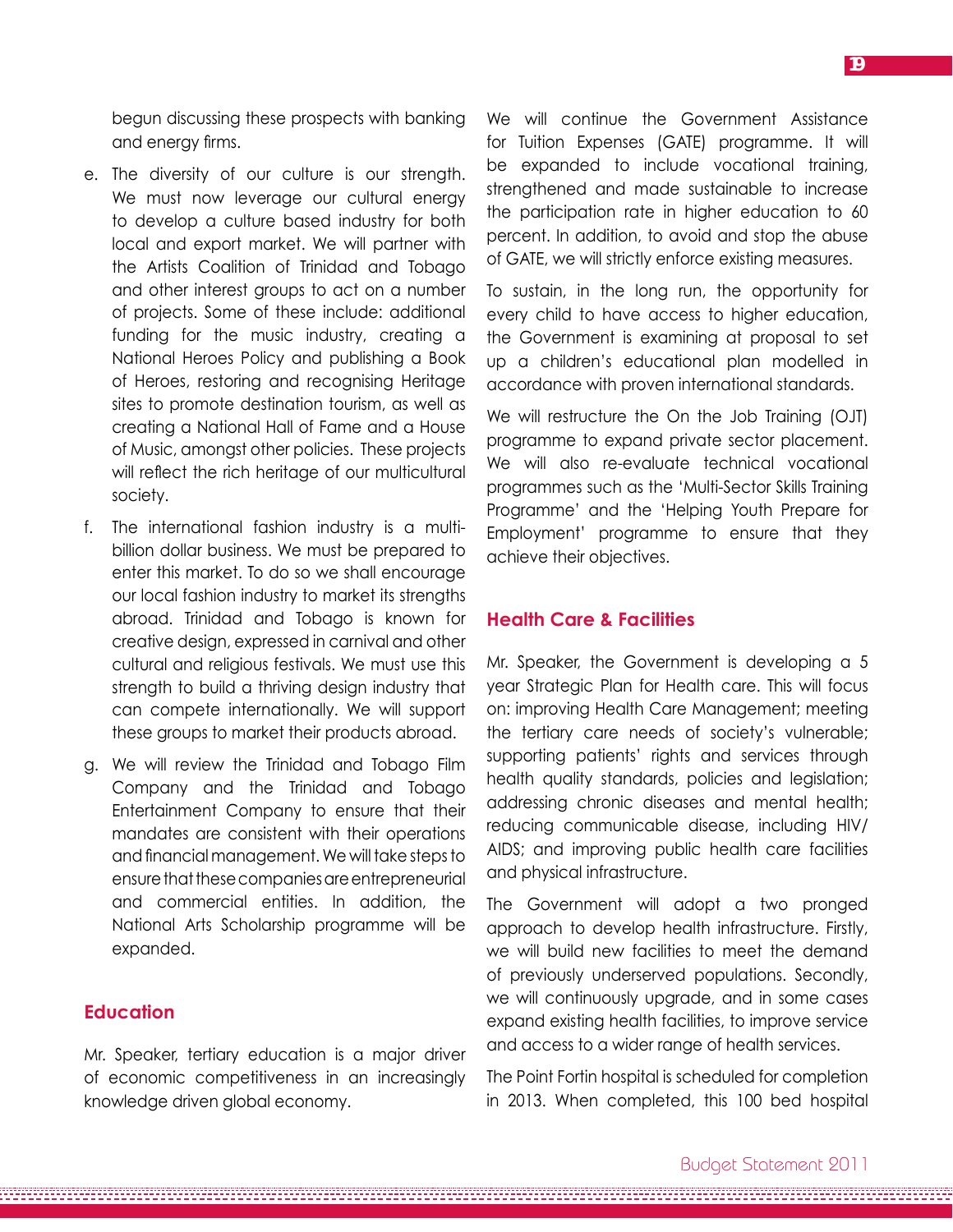will bring secondary health care services to the doorsteps of people in south-west Trinidad who would previously have had to travel to the San Fernando General Hospital. The new Point Fortin hospital will reduce excess demand for patient care, which has contributed to long waits and overcrowding at the San Fernando General hospital.

Other major infrastructure projects scheduled for the next fiscal year include a new wing at the San Fernando General Hospital, which will house a pharmacy, a laboratory, a Critical Care Unit and a mortuary. We expect this new wing to be completed in 2013. Next year, we will finally build the often promised and long-awaited National Oncology Centre.

In terms of primary Health Care facilities, construction on the Sangre Grande Enhanced Health Facility, and the Chaguanas District Health Facilities is scheduled to begin in the next fiscal year.

Mr. Speaker, all abuse and neglect of children is traumatic. The effect of this does not just impact individuals but also families, communities, and the nation by impeding our national development. As a result, the Government will establish four trauma clinics in association with the Trinidad and Tobago Association of Psychologists.

# **Revitalising the Agriculture Sector**

Mr. Speaker, our Government has committed itself to increasing food production and expanding agriculture. Food security is an imperative which for too long has received much more lip service than actual support. We are determined to give real active support. Our food import bill is too high and is growing. We cannot afford to depend on the food production of other nations to provide for our shortfalls. Climate change and an impending world food shortage make this issue paramount.

Mr. Speaker, the Government will introduce revised incentives to encourage sustainable development in Agriculture. This programme will promote agroforestry and soil conservation, develop cooperatives, encourage young entrepreneurs in agriculture and further promote the use of local inputs in agroprocessing.

Agriculture must be made profitable. As such, an ambitious infrastructure programme dealing with water resource management, drainage, and irrigation is at the core of our Public Sector Investment Programme (PSIP). But we need more than that. The Agricultural Development Bank (the ADB) must return to its proper mandate: to finance agricultural entrepreneurship. The ADB will be streamlined and its credit policies reviewed. We will also fast–track the transfer of deeds and titles of land to farmers frustrated by insecurity of tenure and the inability to use land as collateral in financial transactions.

Food sovereignty is a national requirement in today's uncertain world. It demands that we explore a Caribbean framework within which sustainable solutions can be found. Previous attempts have lacked political will. But we shall confront this issue head on and immediately place this on the action agenda of the wider Caribbean.

#### **Tourism Expansion**

Mr. Speaker, the Government will make tourism an important platform to create sustainable jobs and increase the contribution of tourism to GDP. We will achieve this by expanding the tourism product and by using our festivals and cultural diversity to anchor a significant year–round tourism development.

Trinidad and Tobago's tourism product is very diverse. It contributes to our strength as a destination. The Government will upgrade our sights and attractions to maximise their potential and attractiveness to both local and foreign visitors. We also intend to establish a Sugar Heritage Village and Museum at Sevilla House in Caroni.

With respect to hotel room stocks, the Government is currently reviewing a proposal for the construction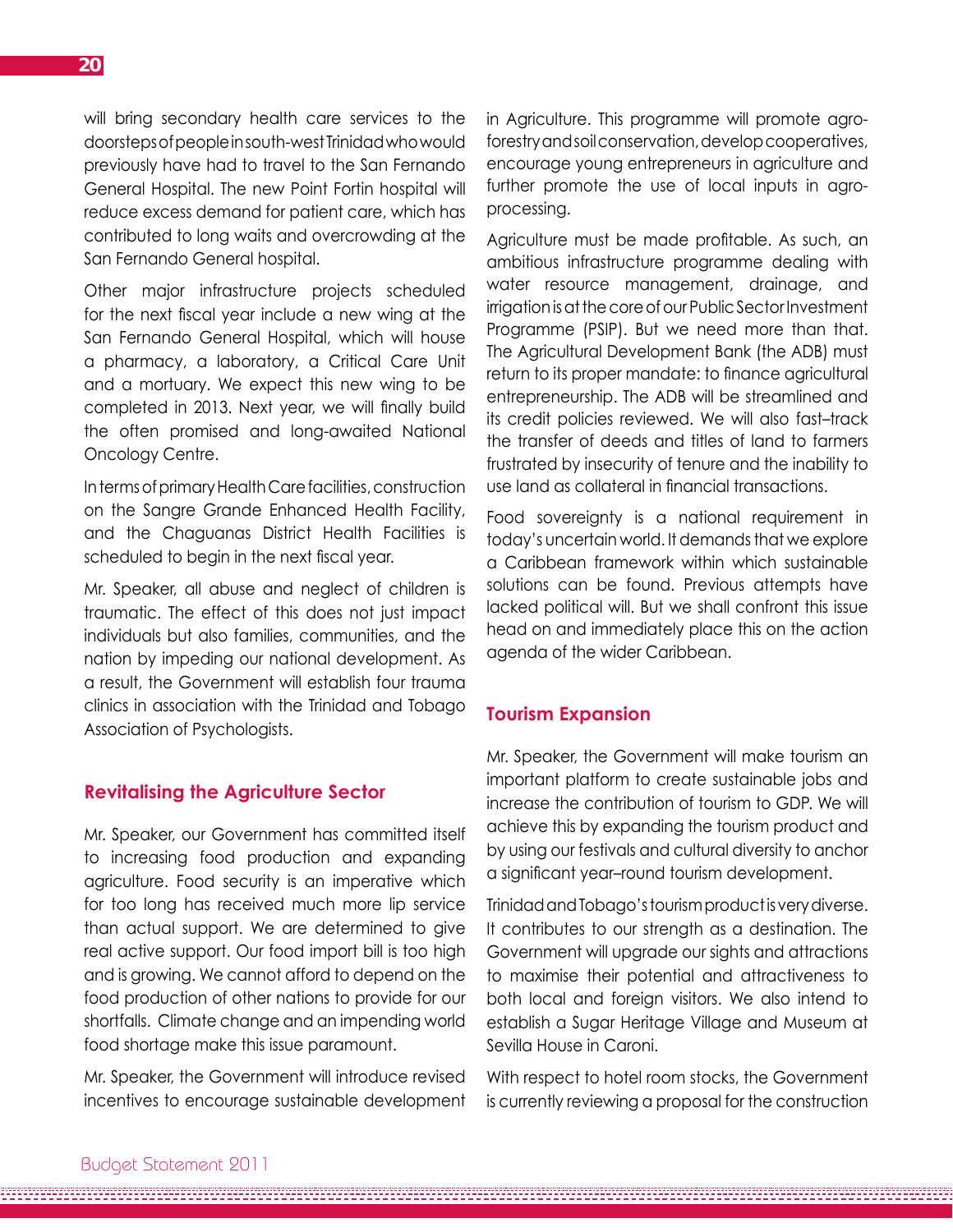of a 251-room Radisson Hotel at Piarco and another proposal to develop a luxury resort in Tobago.

Airlift is a serious issue facing the worldwide tourism industry. Airlines are looking for routes that will maximise their returns. They are looking for countries with a critical mass in terms of quality accommodation that will support a significant share of their load factor. The Government is exploring the possibility of providing guaranteed seats which will encourage direct flights to Tobago.

### **The Environment**

Mr. Speaker, environmental issues have surged ahead on the development agenda. New air and noise pollution rules will be shortly laid in Parliament. The Environmental Agency will be given adequate powers to support quick action to enforce existing standards, including a direct attack on littering. As an expression of lawlessness in our society – littering must now be discouraged.

As part of the focus on sustainable economic development, the Government will examine the feasibility of establishing a recycling industry. Recycling programmes will complement our many Green initiatives.

There are several other benefits to be derived from the introduction of waste recycling projects. Manufacturers will benefit from the recycling and reuse of their waste products. In addition, waste can be redirected away from landfills and into productive use in downstream industries. Recycling projects can give birth to a new category of entrepreneurs. People currently employed or involved in landfills and the waste disposal business can engage in financially viable projects in waste collection and sorting. These projects will be encouraged at the present waste sites.

# **C. Competitive Environment**

The world competitiveness report has exposed Trinidad and Tobago's ranking on the competitive index as extremely low. How easy is it to do business in Trinidad and Tobago? How competitive are we? The Ease of Doing Business Rankings gives an insight.

- In 2006, we were 55.
- In 2007, 59
- In 2008, 78
- And in 2009, we were an astonishingly low 81.

The global competitiveness index paints just as bleak a picture:

- In 2006, we were 66
- In 2007 we dropped to 67
- In 2008 we dramatically fell to 84
- And finally, in 2009 we settled at the shockingly low point of 92.

Now is the time for action to reverse these trends.

#### **Ease of Doing Business Programme**

A strong initiative is now required to attract foreign investment into the economy. To this end we shall build a new capability premised on knocking on the doors of the boardrooms of the world which may have a strategic interest in using the location of Trinidad and Tobago in the Western Hemisphere as an advantage. This will open us up to investment from high performing emerging markets of the 21st century: Russia, China, India, Brazil and South Africa.

In order to facilitate new investment, we must secure appropriate bilateral investment agreements, double taxation treaties, and reciprocal regulatory agencies arrangements. This would allow us a global reach. We must be prepared. We are therefore in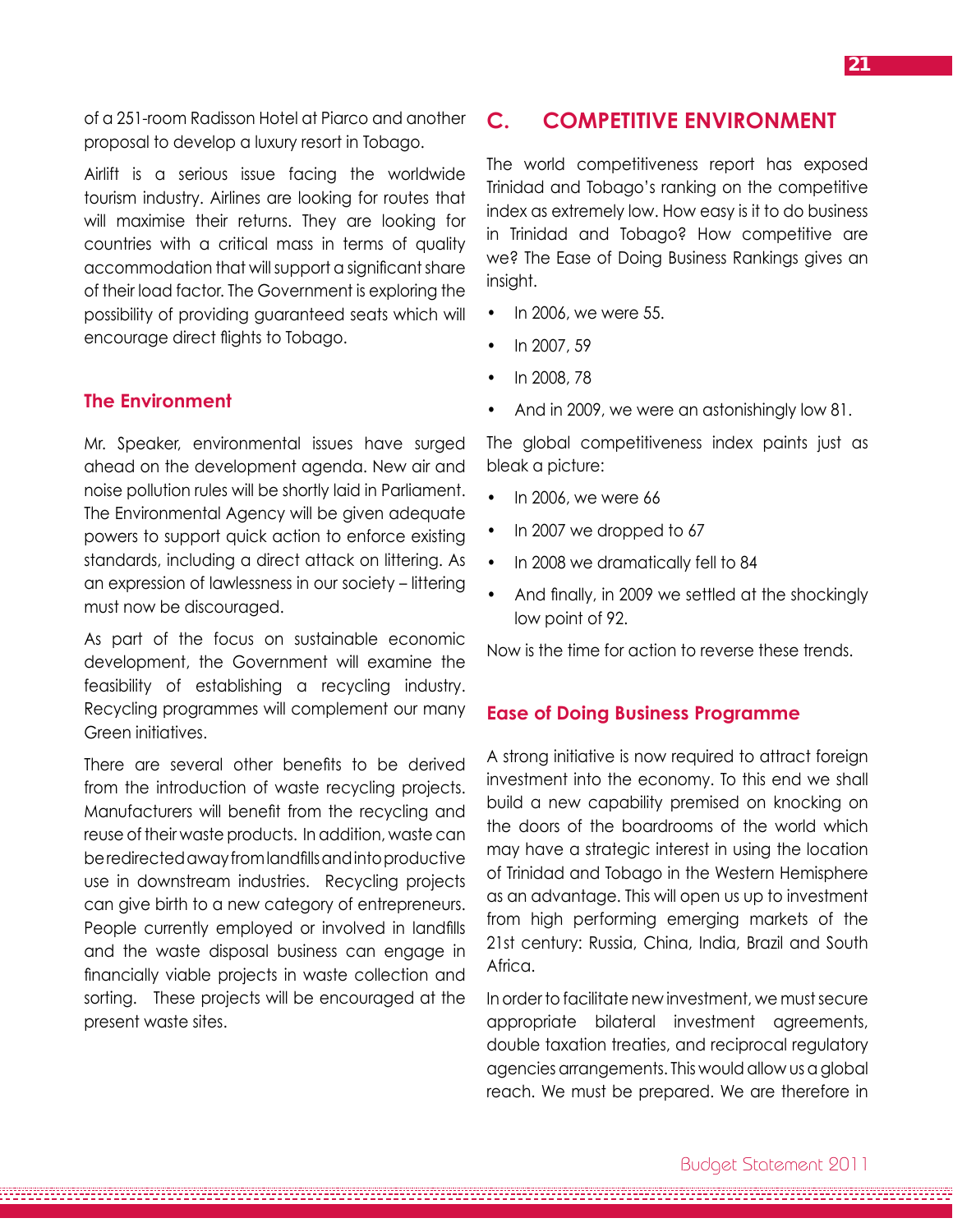the process of establishing an International Business Centre (IBC) working together with E-teck, the Tourism Development Company, and the Ministries of Trade and Industry and Finance. It replaces the old idea of the International Financial Centre, which was flawed at best.

This International Business Centre IBC is part of the institutional structure of a new thrust in investment promotion and innovation. It is supported by the Economic Development Board and the Competiveness and Innovation Council. Together these entities will be responsible for an innovation and investment strategy in Trinidad and Tobago. We have already begun discussion with an international financial institution to introduce a programme that will build on our Single Electronic Window Project in the Ministry of Trade and Industry. This will improve our business ranking in previously cited indices.

### **Public Offerings Programme**

We shall widen ownership through public participation and develop the country's capital market to expand the sphere of the private sector and involve the people in development. A programme of public offerings will ensure that our people will participate in the fruits of growth and development. It will further reduce the financial burden on the treasury.

Mr. Speaker, no coherent, co-ordinated planning or strategy for state enterprises exists. As a result we have begun to rationalise the state enterprises, including the special purpose companies, which will incorporate a new accountability system that goes beyond the presently operating company ordinances. It is these loopholes in public accountability that resulted in the UDeCOTT scandal. This must never again happen in Trinidad and Tobago.

We will search for strategic investors to partner with state enterprises to introduce more effective market conduct and economic efficiency. In addition, we will select enterprises for public offerings with the clear objective of widening ownership to include citizens of this country. The process for this selection is currently in motion.

The domestic capital market has been under great stress as the number of transactions collapsed from 34,946 in 2004 to 9,844 in 2009, as did the market value of the shares traded, from 3 billion in 2004 to 1.4 billion in 2009. These have resulted in a drop in the composite index from 1074.6 in 2004 to 756.3 in 2009.

Steps must now be taken to revitalise this market. Such steps include the restructuring of National Enterprise Limited (NEL) and public offerings of state enterprises. In addition, we are considering a fiscal inducement to increase activity in the stock market. The draft of the Securities Act 2009 will be advanced, to boost domestic capital markets by enabling retail and institutional investors in Trinidad and Tobago to greatly diversify their investment portfolios without having to leave the local capital market. As such we will facilitate access to the equity of the Royal Bank of Canada and ARCELOR Mittal.

Mr. Speaker, through CLICO, the Government now has access to a substantial and potentially transformative asset, Methanol Holdings of Trinidad Limited. We are exploring the possibility of listing Methanol Holdings on an international stock exchange with a cross listing on the Trinidad and Tobago Stock Exchange. A critical component of such listings would be the distribution of a portion of these shares at a discount to full market value, to a wide cross section of our population. There are highly regarded and successful precedents internationally for such a strategy. Investors will recognise how valuable this methanol stock would be, as the only comparable large company being traded is Canada's Methanex Corporation. Investors will then increasingly recognise the Trinidad and Tobago brand as a stable reliable long term energy producer in the global economy.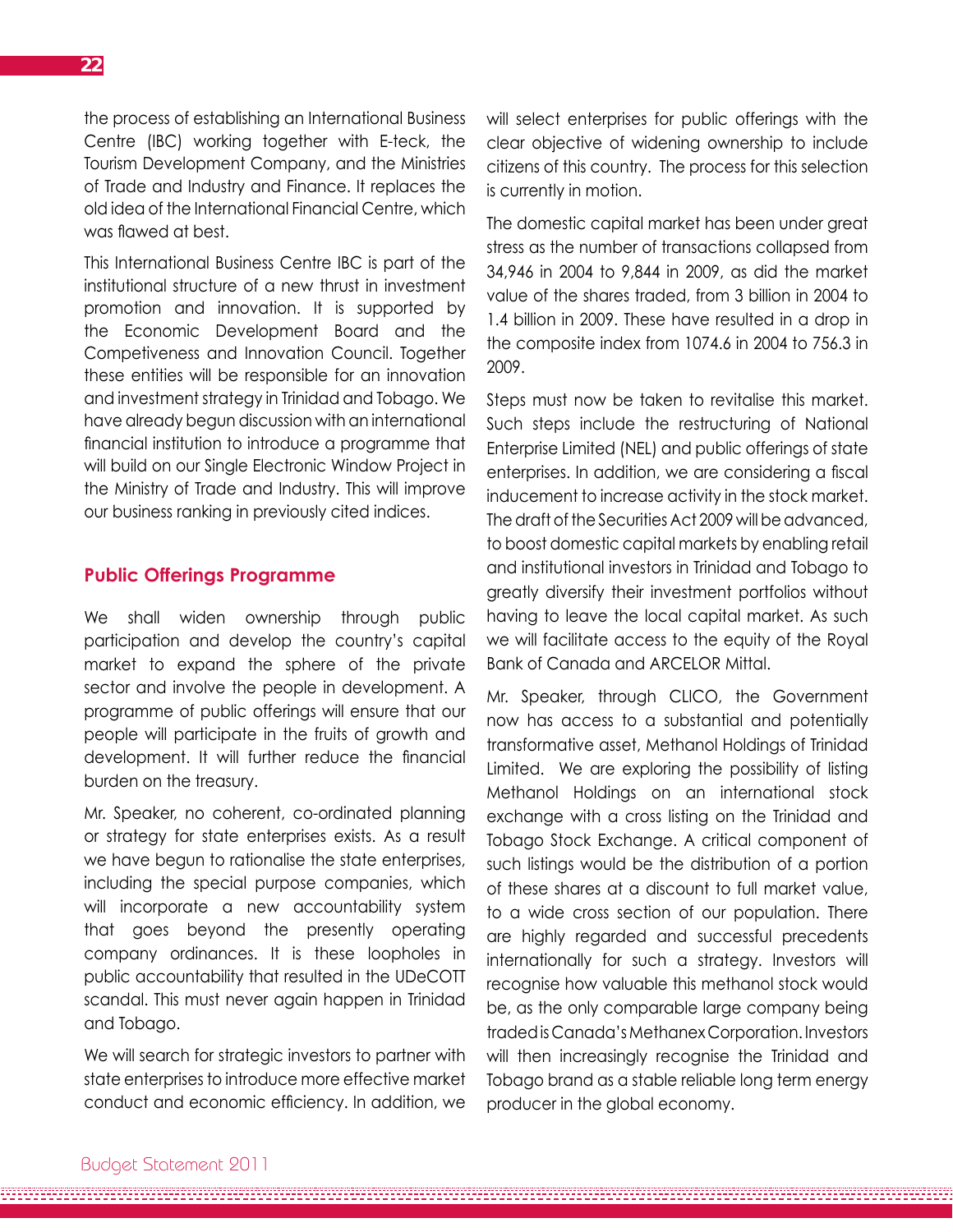## **Enhancing the TTUTC Governance Framework**

Mr Speaker, this Administration's policy is to strengthen the regulatory framework governing the Trinidad and Tobago Unit Trust Corporation's core collective investment scheme business. The current statutory arrangements governing the UTC are not consistent with the SEC guidelines for collective investment schemes.

Our policy will ring-fence the Trust's assets from the assets and liabilities of TTUTC. This measure will further enhance the Corporation's governance framework and will safeguard its over 500,000 unit holders. Segregated reporting for the collective investment schemes will be achieved via the legal separation of the Trustee from the Investment Management and other lines of business like merchant banking.

Some progress has already been made with the incorporation of UTC Trust Services Ltd. in June 1999 under the Companies Act. We will also place the UTC under the regulatory oversight of the Central Bank.

# **D Growing Economy**

Mr Speaker, the growth strategy underlying this Budget has the following vision for developing the economy:

- Improving the Infrastructure
- Opening new economic space,
- Implementing a growth and investment strategy,
- Effectively managing industrial estates,
- Expanding and improving free trade zones and
- Developing the economic space of Tobago.

#### **Improving the Infrastructure**

Strong infrastructure and efficient public utilities system are critical components of a platform for a growing economy.

This is a huge challenge. We will immediately begin a programme to turn around the utilities of water, sewerage, electricity, telecommunications, ports and airports. This turn-around will focus on operational efficiency, financial management and customer service. It will deal with the expansion of services to meet the unacceptable unfulfilled demand, especially in the case of water.

The water and wastewater sectors continue to be plagued by severe deficiencies in the delivery of services. Only about 18 percent of customers in Trinidad and 41 percent in Tobago receive a scheduled supply of water, ranging from 6 days a week to less than 2 days a week.

The services provided by the Water and Sewerage Authority (WASA) are neither reliable, nor financially sustainable. The Government recognises that the immediate challenge is to increase access to a reliable, sustainable and affordable water service where every citizen in the country can meet their daily need for water.

In the next fiscal year T&TEC will focus on increasing its power generation capacity. The Commission will expand its Electricity Transmission and Sub-Transmission System, upgrade its Telecommunications System and accelerate its Advanced Metering project.

In the coming fiscal year we will begin restructuring the internal layout of the Scarborough Terminal Building to accommodate increased demand in the number of people using the ferry service; demolish and reconstruct the ferry service cargo jetty at the Port of Port of Spain; and begin constructing a full container terminal at the Port of Port-of-Spain.

Transforming the Licensing Authority is a top priority. We will establish a Motor Vehicle Authority using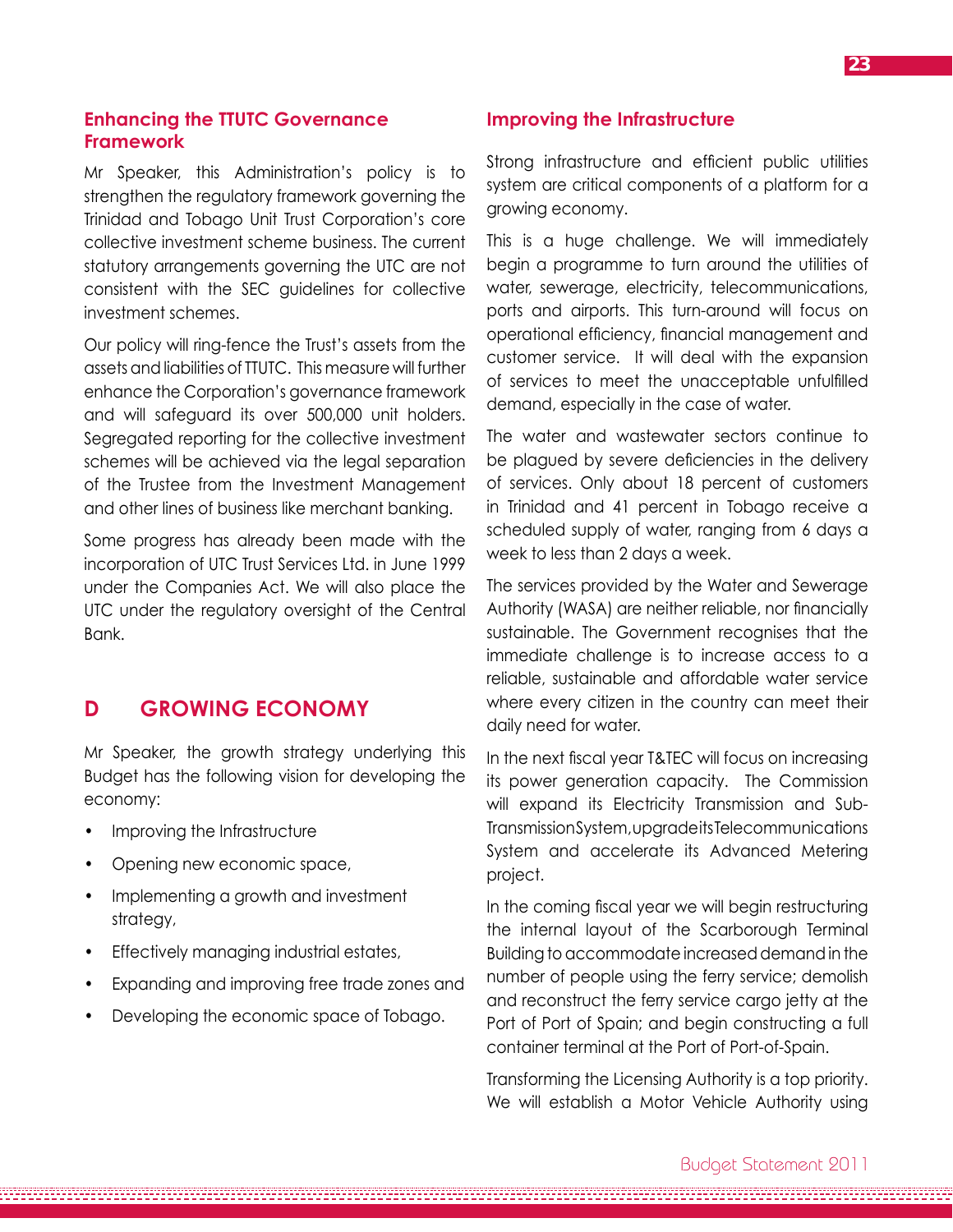the knowledge, experience and best practices of Canada to completely transform the Licensing Division by adapting Canada's Business Processes, Service Delivery method, layout of Facilities, Systems Software and Legislation to meet the needs of citizens. The proposed Motor Vehicle Authority will be established at Southern Main Road, Frederick

Settlement, in Caroni.

The Government's proposed flood mitigation plan will be guided by a coordinated, integrated water resources management system; protection of the environment; and people's participation. To solve problems with drainage infrastructure, the Government proposes several structural and targeted measures as part of an integrated Drainage Action Plan.

These include: cleaning and de-silting rivers; constructing sediment traps and check dams in the upper reaches of priority water courses; and removing accidental and illegal blockages in watercourses, culverts and bridges. We will prepare a Nation Wide Preventative Drainage Maintenance Programme, including main, secondary and tertiary drains, to be implemented in the dry season of 2011; and establish a Drainage and Irrigation Authority.

#### **Opening of New Economic Space**

Mr Speaker, Trinidad and Tobago needs to expand its economic space both within the economy and outside it. Hence we will develop five poles for expansion in the medium term using a cluster development approach.

The first pole includes the 4 C(s), covering Couva, Charlieville, Carapichaima and Chaguanas. This project will be primarily private-sector driven with Government acting as a catalyst. This partnering will bring communities together to fill the void created by the demise of the sugar industry. It will encourage new investment in these areas. The project will involve, among other things, the establishment of a port at Felicity, a science park and business incubators. We have already begun discussions with the relevant Chambers of Commerce in central Trinidad.

The second pole will focus on developing the South Western Peninsula of Trinidad. Mr. Speaker, over the past two decades the roads in this part of the country, particularly in Point Fortin, have deteriorated due to wear and tear, age and neglect. The net result is the gradual separation of this area from the country leading to depressed economic opportunities for its inhabitants. For too long, a new highway from San Fernando to Point Fortin has been promised. We intend to make this a reality. The area already has a power generation plant and port facilities. Building on these advantages, we will construct a new Industrial Estate which will create jobs in the area.

The third growth pole will be the East Port of Spain Area. The intervention here will also rely heavily on the creation of business incubators, initially targeting, the arts, culture and entertainment. We also propose to restore East Port of Spain into a 'heritage city' like Old Havana in Cuba or Old San Juan in Puerto Rico. These measures are expected to reduce the impact of poverty and steadily contribute to the economic health of these communities by optimising existing entrepreneurial resources. We will establish a special task force, including civil society, UTT and UWI to develop a creative plan for a new entrepreneurship in small business development, particularly in East Port of Spain.

The fourth growth pole involves developing the North-Coast. We all know how difficult it is to access Maracas Bay through the North Coast Road. Currently, it takes approximately 45 minutes to get from Santa Cruz to Maracas Bay. Furthermore, landslips on the North Coast road are a major deterrent to persons wishing to access this scenic route for pleasure or business. As a result we will do a business plan for a new: 'Connective Development Project'. This project would create an underground tunnel from Maracas Valley to Maracas Bay, to enable quicker access to the North Coast.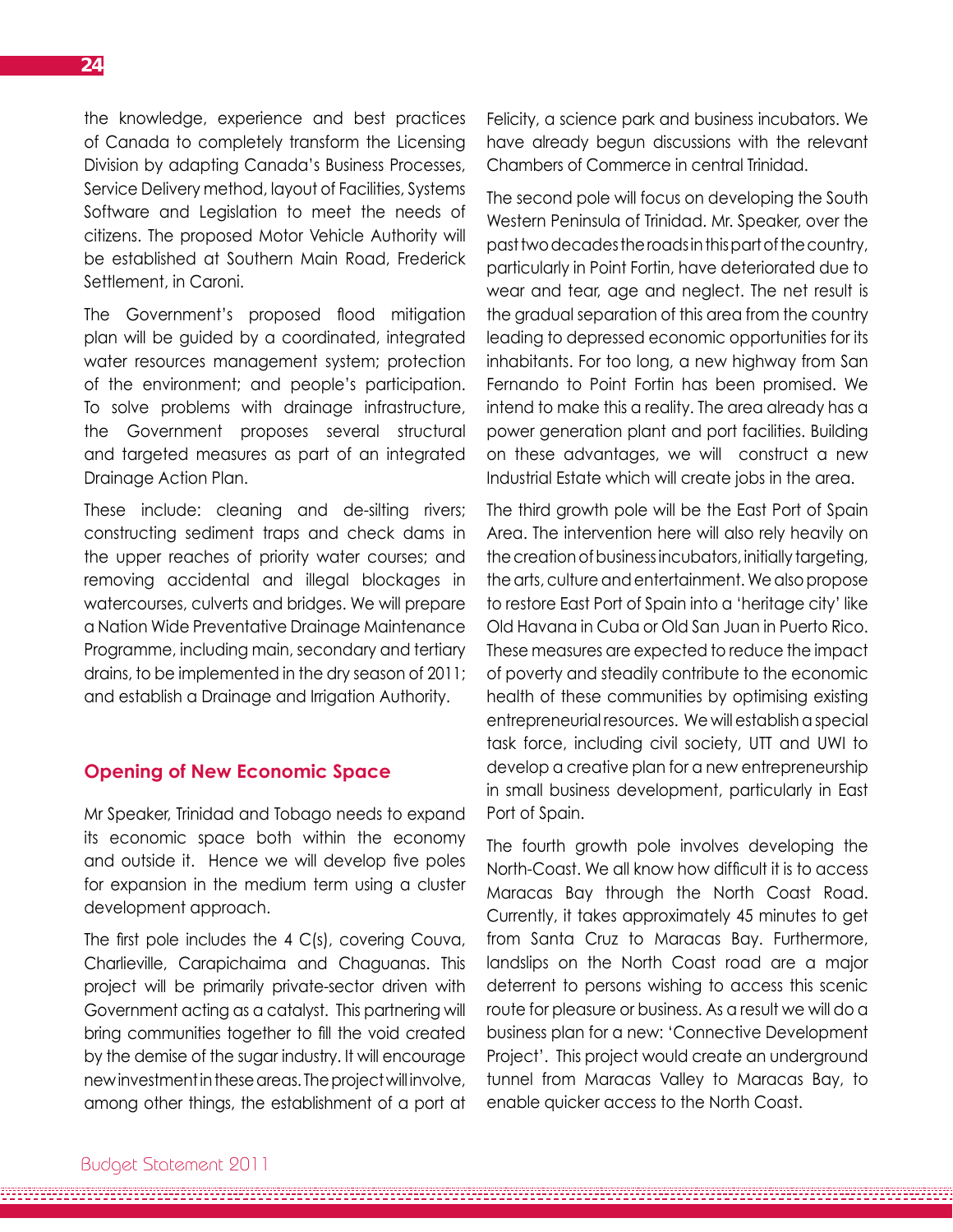The fifth growth pole is in the North East region of Tobago where we will provide incentives for persons who are prepared to establish business enterprises particularly in St. John's parish which stretches from Kings Bay on the Atlantic side to Parlatuvier on the Caribbean coast. Special preference will be given to persons who will be establishing businesses in the services sector, including commercial farming. A special financing facility will be established at the Agricultural Development Bank to augment other financing options.

Mr. Speaker, special fiscal incentives, including granting Free Trade Zone Status, and designating these areas to allow access to Agriculture, Tourism and Manufacturing tax incentives, will be given to provide the necessary support to ensure the success of these growth poles.

# **Developing the Economic Space of Tobago**

Looking ahead, we must work for a new development strategy for Tobago that reflects its size and location in the changing global arena. However, there has been real concern about the pace of projects in Tobago. We already have begun discussion with the Tobago House of Assembly and intend to further these discussions to accelerate all outstanding projects to completion. Through this, we expect that Tobago's economy will expand.

In addition, we will also establish an Integrated Campus Facility which will house campuses of UWI, UTT and COSTATT.

The People's Partnership Government will, in the next fiscal year, provide total budgetary resources to the Tobago House of Assembly in the order of \$1.975 billion. In addition, \$460.1 million and \$133.2 million will be spent in Tobago by other Ministries. This will bring the total sum to be spent for the benefit of the people of Tobago to \$2,568.8 million or 5.24 percent of total Government expenditure significantly higher than 4.03 percent as required by law.

### **Expanding Free Trade Zones**

Mr. Speaker, the Trinidad and Tobago Free Trade Zones Programme was designed to encourage local and foreign investment in export-driven projects that create jobs, develop skills and create external markets for our products. It is administered by the Trinidad and Tobago Free Zones Company (TTFZ) under the Free Zones Act (1988).

Free Zone enterprises may be established in any part of the country. They benefit from tax exemptions, including those from customs duties on capital goods, parts and raw materials for use in building and equipping premises as well as exemptions on Import and Export duties, and associated taxes or licensing requirements.

Mr. Speaker, present legislation excludes large scale projects over US\$50 million from benefitting from Free Zone status. However, given the passage of time and the evolving business environment with new cost structures, we propose that this requirement be removed to allow increased free trade zone business activity.

# **A New Model to Manage Industrial Estates**

Mr Speaker, we will build new non-energy export platforms through our Industrial Estates. The primary focus will use our existing industrial parks to build these non-energy export platforms, through a programme designed to attract foreign investment in targeted areas. While industrial estates will remain state owned, we will invite private companies to manage these estates along commercial lines, similar to the model used in the Hyatt Trinidad and the Dominican Republic.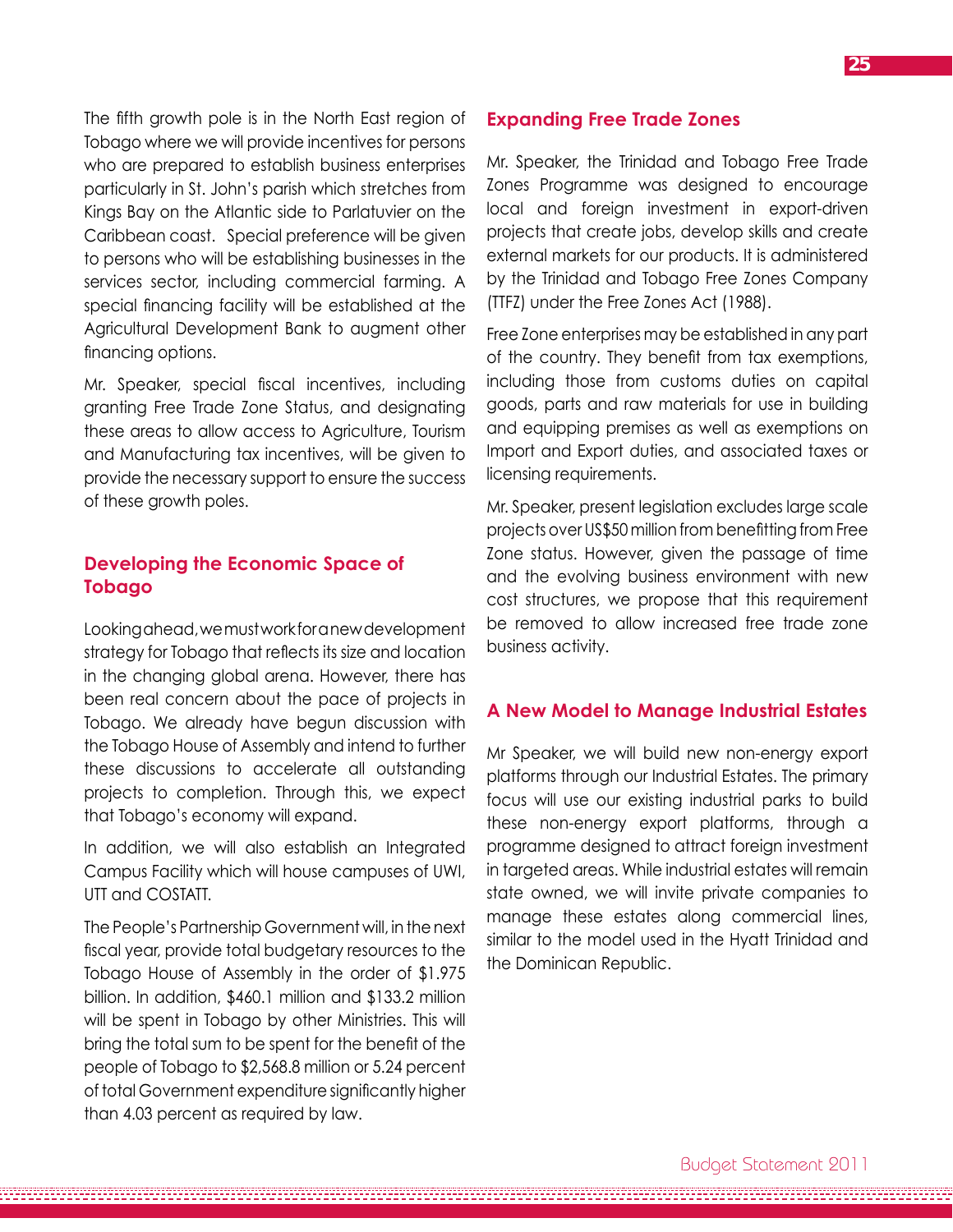# IV. FINANCIAL ACTION PLAN

# **A. Overview & Financial Projections 2011**

Mr. Speaker, after 15 years of positive economic growth, our economy stumbled in 2007, registering fiscal deficits for the last 2 years and the first Balance of Payments deficit since the early 1990s in 2010. However, after a significant contraction of the economy of 3.5 percent in 2009, we have benefited from higher energy prices than expected in 2010 and will be registering positive economic growth of 2.5 percent this year. This fiscal year, 2010 we are projected to record a fiscal deficit of 3.5 percent of GDP.

Economic growth is based on the rate of capital formation and the level of investment. The Public Sector Investment Programme is approximately \$7 billion and a similar amount will be spent by state enterprises. It is expected that the energy investment, based on interest shown so far could amount to \$8 billion. In light of the favourable investment climate and our new development path, we expect private sector investment to reach above \$3 billion.

In other words, the potential for investment and capital formation in Trinidad and Tobago could amount to \$20 billion. If realised, this will generate an economic growth rate between 3 to 4 percent. The key issue is building confidence. The People's Partnership has started to do so, and in less than 120 days we have begun to see the rebuilding of confidence.

Mr. Speaker, our cash balance moved from \$17.7 billion in 2008 to \$9.7 billion in 2009 and at the time this Government came to office, it stood at \$5.4 billion. The cash balance at the end of September is estimated at \$4.3 billion.

The balance in the Heritage and Stabilisation Fund as at August 2010 stands at US \$3.3 billion and US\$328 million was deposited in the 2010 fiscal year. However, the returns on the investment portfolios of the Heritage and Stabilisation Fund (HSF), the Unit Trust Corporation (UTC), and the Central Bank did not meet expectations. For instance, profits from the Central Bank declined significantly from \$1.65 billion in 2008 to \$920 million in 2010.

The past regime's borrowing to satisfy its profligate spending saw the Net Public Sector Debt Stock increase from 34.1 percent of GDP in 2008 to 49.4 percent of GDP by September 2010. The Net Public Sector Debt Stock is defined as the Total Public Sector Debt Stock less Open Market Operations but inclusive of the debt of the Central Government and the guaranteed and non-guaranteed debt of the state enterprises and statutory authorities. We must return to balanced budgets, growing our cash balances while lessening our borrowing, in order to consolidate our fiscal position. This, however, will take some time.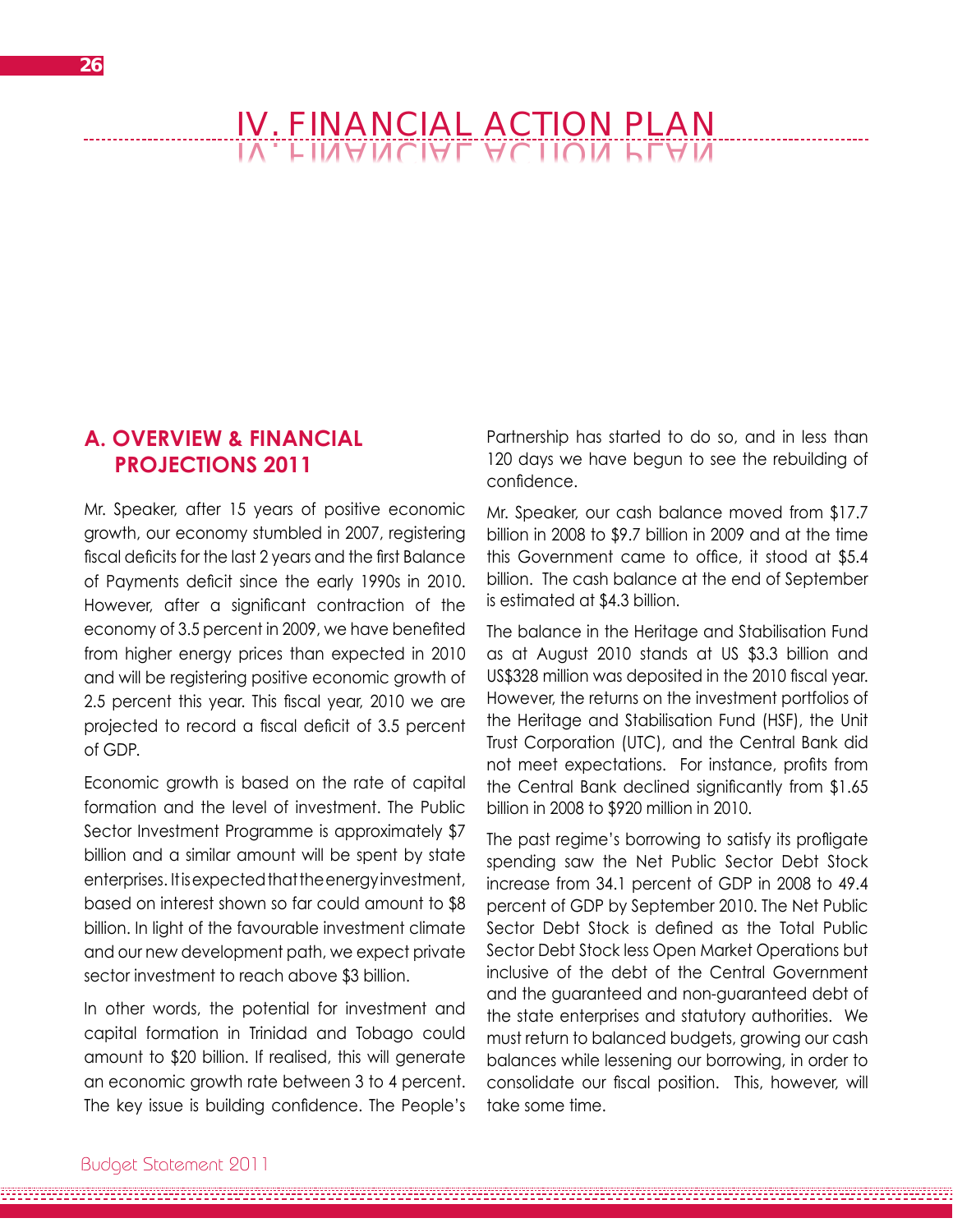But we must do much more than that. Our economic action plan asserts and involves renewed investment in the energy sector, an expansion of the domestic economy, infrastructure development and a sustainable programme for social investment for now and for the future.

The 2011 Budget calculation was based on a real GDP growth of 2 percent, an average inflation rate of 7 percent, an oil price of US\$65 per barrel and a gas price of US\$2.75 per mmbtu.

The total revenue is fixed at \$41.3 billion of which the energy sector's revenue is \$15.2 billion and the non-energy revenue of \$26.1 billion, while total expenditure is projected at \$49 billion resulting in a fiscal deficit of \$7.7 billion, or 5.48 percent of our GDP. However, the debt to GDP ratio has been contained to less than 50 percent.

Of the total expenditure:

- Education and Training will receive \$8,325 million;
- Infrastructure: \$5,918 million including Works and Transport and Public Utilities;
- Health: \$4,341 million;
- National Security \$4,762 million;
- Agriculture: \$1,836 million; and
- Housing: \$1,837 million.

To summarise Mr. Speaker:

Total Revenue is estimated to be \$41,283.7 million

Total Expenditure net of Capital Repayments and Sinking Fund Contributions \$49,015.9 million

For an overall fiscal deficit of \$7,732.2 million

The revenue projection comprises \$15.2 billion from the energy sector and \$26.1 billion from non-energy sources. With respect to the financing of the deficit, we have projected that 30 percent of the financing requirement will be met by domestic sources, while the remainder will be sourced from multilateral and other external sources.

# **B. Fiscal and Other Measures**

I now turn to the Fiscal Measures which will drive our policies and objectives in Fiscal 2011.

# **1. Measures to Improve Production of Oil and Gas**

#### **a. Energy Tax Regime**

Mr. Speaker, the present tax on Petroleum profits derived from production in Deep Water Blocks includes Petroleum Profits Tax at the rate of 50 percent. The present rate has proven inadequate to stimulate activity, given the capital intensive, high-risk nature of deep water exploration and development.

Based on the review of the economic viability of potential finds in this area it was determined that effective tax was too high and needed to be reduced to provide an incentive to companies. Government has agreed that a reduced Petroleum Profits Tax rate of 35 percent in respect of profits from Deep Water Blocks would meet the above requirement. This would bring the tax rate of Trinidad and Tobago in line with competing jurisdictions.

Oil production has been steadily declining. For the period 2000 to 2010, oil production has fallen by approximately 25 percent from 138,000 to 103,000 barrels per day. There is great need to revitalise activity in the sector. Consequently, we will revise the Supplemental Petroleum Tax Regime. Under the new system, base rates and a sliding scale mechanism will be introduced for both marine and land operations.

The Government will implement sustainability incentives for mature marine and small marine oil fields. These incentives will provide for a reduction of 20 percent on Supplemental Petroleum Tax rates for mature or small marine oil fields. An Investment Tax Credit of 20 percent on qualifying capital expenditure will also be granted, in respect of the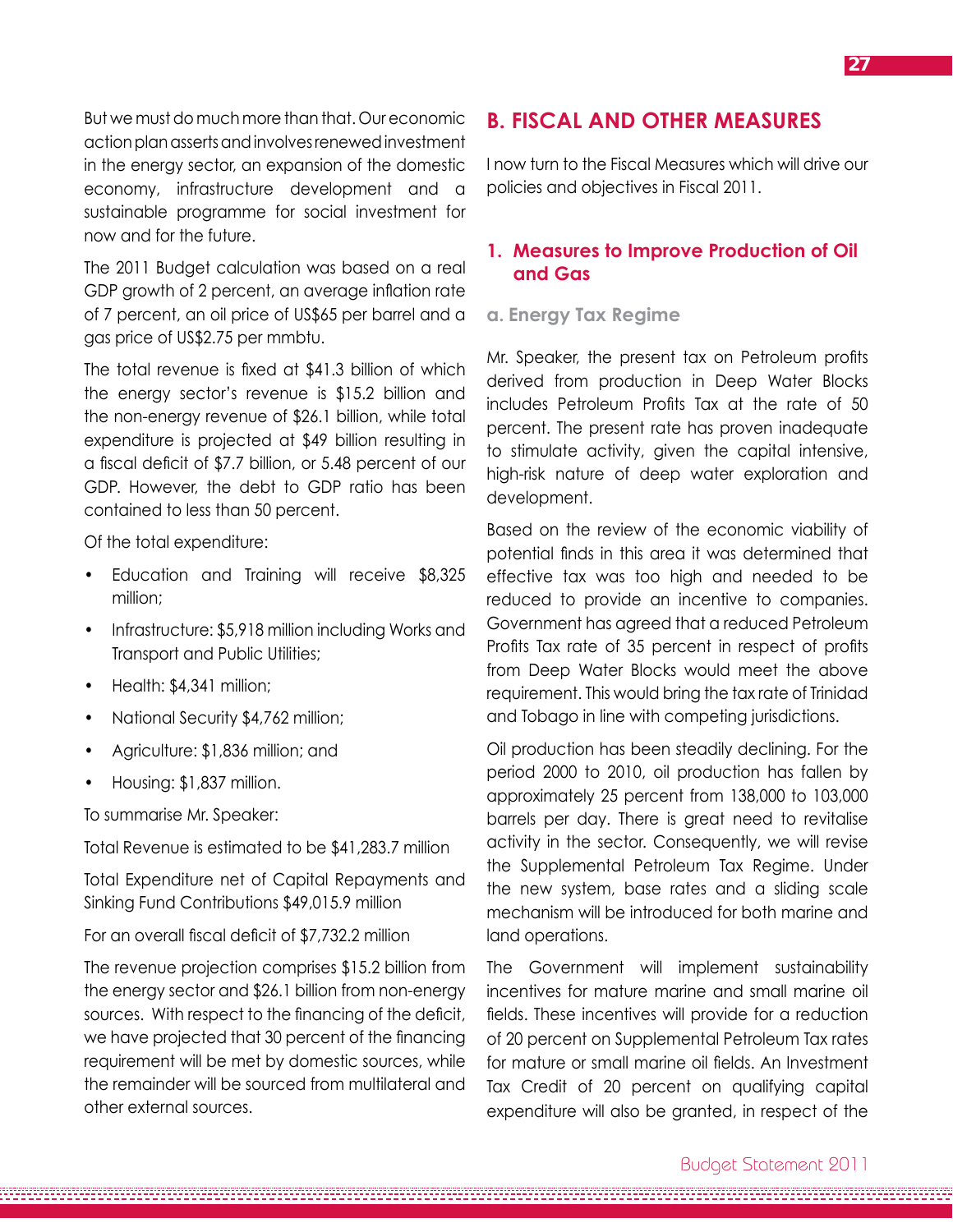Supplemental Petroleum Tax for mature oil fields, both land and marine.

These measures will take effect from January 1st, 2011 and will require amendments to the Petroleum Taxes Act.

# **b. Production Sharing Contracts**

Mr. Speaker, instead of the taxable production sharing contract that was used for the 2006 Competitive Bid Round, we will return to the conventional production sharing contract of the 1995/1996 Competitive Bid Round, modified to accommodate a flexible bidding process.

Under this new production sharing contract model, the contractor will be liable to Petroleum Profits Tax, Unemployment Levy, Supplemental Petroleum Tax, Royalty, Oil Impost, Petroleum Production Levy, Green Fund Withholding Tax, Stamp duty and any new tax charged on revenues from petroleum operations. However the liabilities, with the exception of Withholding Taxes and Stamp Duty will be met from Government's share of profits.

Both these measures will take effect from January 1st, 2011 and will require amendments to the Petroleum Taxes Act.

# **2. Measures to Support Alternative Energy Use**

# **a. Compressed Natural Gas**

Mr. Speaker, to ensure that the Compressed Natural Gas programme gains momentum and achieves its objectives, the Government proposes the following:

i) To grant Wear and Tear Allowances on 130 percent of the cost incurred in the acquisition of plant, machinery and equipment, excluding installation costs, for the construction of the conversion centre;

- ii) To grant Wear and Tear Allowances on 130 percent on the cost of kits and cylinders utilised in the conversion of vehicles of fleet operators;
- iii) Removal of Customs Import Duty on both the CNG conversion kits and the CNG cylinders required to convert a vehicle from gasoline to CNG;
- iv) A tax credit of 25 percent to individuals on the cost of CNG kits and cylinders used in the conversion of motor vehicles valued at a maximum of \$10,000;
- v) Motor vehicle tax reduced to zero for a period of five years on imports on factory outfitted private and commercial CNG motor vehicles no older than two years;
- vi) Zero rating for VAT on imports for a period of five years for factory outfitted private and commercial CNG motor vehicles no older than two years.

Mr. Speaker, in order to develop renewable energy and energy efficiency initiatives, we propose the following:

# **b. Solar Water Heating**

- Reduce import duty to 0 percent on extra regional imports of solar water heating equipment;
- Zero-rating for VAT purposes of solar water heating equipment
- Tax allowance of 25 percent of value on solar water heating equipment of maximum value of \$10,000 acquired for use by the household;
- To grant Wear and Tear Allowance of 150 percent of costs of solar water heating equipment acquired by commercial enterprises.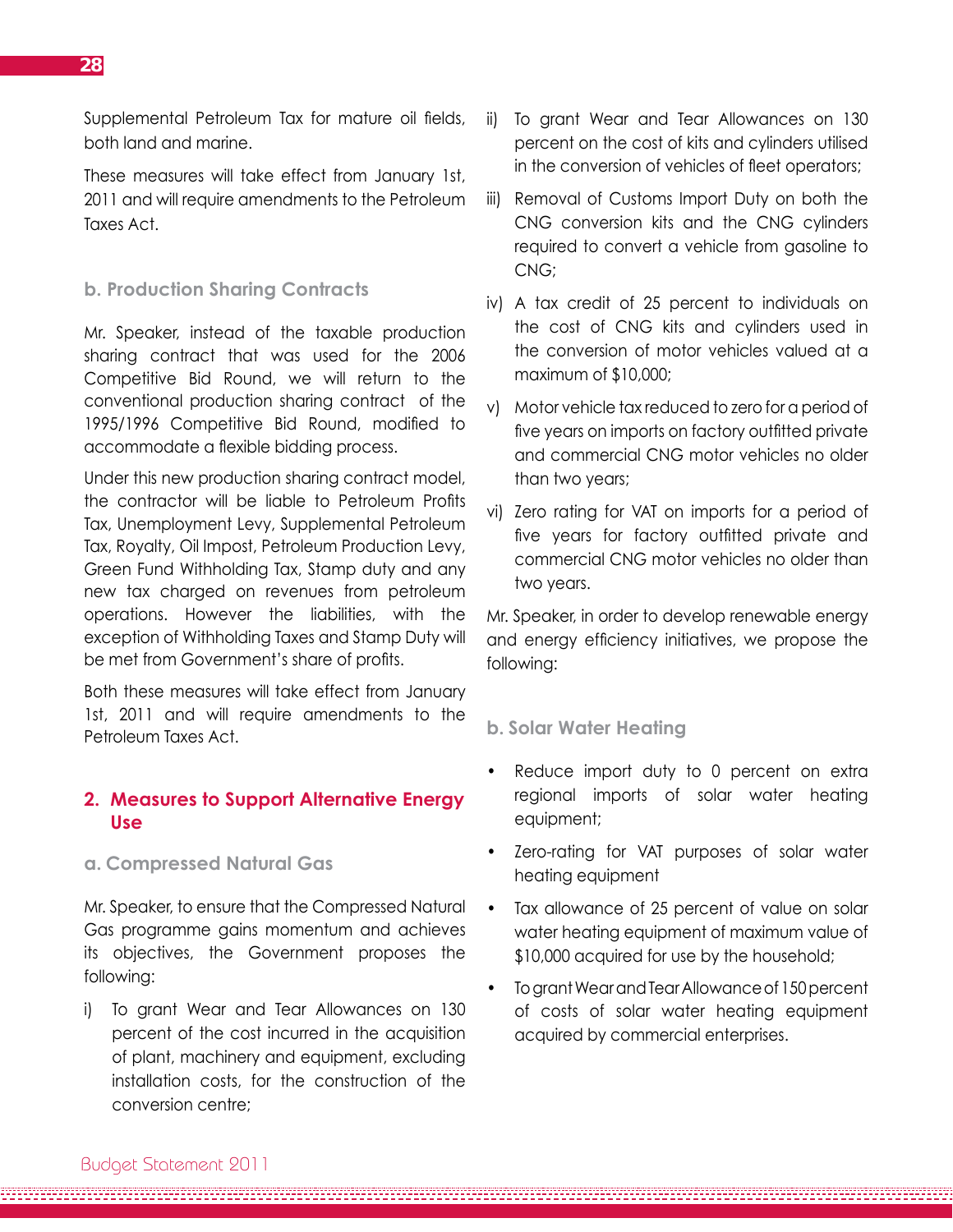- Import duty reduced to 0 percent on imports of wind turbines and supporting equipment;
- Zero rating for VAT purposes on the Wind Turbines
- To grant Wear and Tear Allowance on 150 percent of the expenditure incurred in acquiring wind turbines.

These measures will take effect from January 1st, 2011 and will require amendments to the Customs Act, Income Tax Act and the VAT Act.

#### **d. Energy Audits**

- Tax Allowance on 150 percent on the cost incurred by companies in the commissioning of energy audits.
- Accelerated Depreciation of 75 percent in the year of acquisition on the capital incurred by companies in the acquisition of smart energy efficient systems.

### **3. Measures to Increase the Growth of Agriculture**

#### **a. Agricultural Incentives**

Mr. Speaker, the authority of the Agricultural Development Bank will be enhanced to provide a more holistic financial support to this sector.

- This will include a pilot for a Loan Default Fund to assist farmers who are unable to meet capital and interest payments, as a result of natural disasters including floods, insects and diseases.
- We will reduce interest rates from 6-8 percent to 3-5 percent.
- The ADB will be allocated \$75 million for the year 2010-2011 with the potential of a further allocation of \$75 million.

• The sum of \$20 million will be designated for lending by the Bank for Greenhouse and other similar technologically driven agricultural projects.

#### **4. Measures to Clean up the Environment**

#### **a. The Green Fund**

Mr. Speaker, in order to optimise the objectives of the Green Fund, the legislation governing the Fund will need to be amended to allow Non Governmental Organisations incorporated under the Companies Act incorporated as Non–profit companies to be eligible to access the Fund.

Additionally it is proposed that the Green Fund legislation be amended to allow Organisations and Community Groups which include remediation, reforestation and conservation of the environment in their portfolio of projects, to qualify for assistance from the Green Fund.

It is expected that the proposed recommendations to the Green Fund legislation will facilitate easier access to the Fund.

# **b. Increase in Penalties under the Litter Act**

Mr. Speaker, the Litter Act of 1973 was conceived to protect the environment from the harmful effects of citizens and corporations in the disposal of waste and effluent. Given the new environmental challenges we will increase the fixed penalties under this Act by 100 percent as follows:

- i. An individual who deposits Litter in a Public Place the fine is increased from \$1,000 to \$2,000;
- ii. A Corporation which deposits Litter in a Public Place the fine is increased from \$2,000 to \$4,000;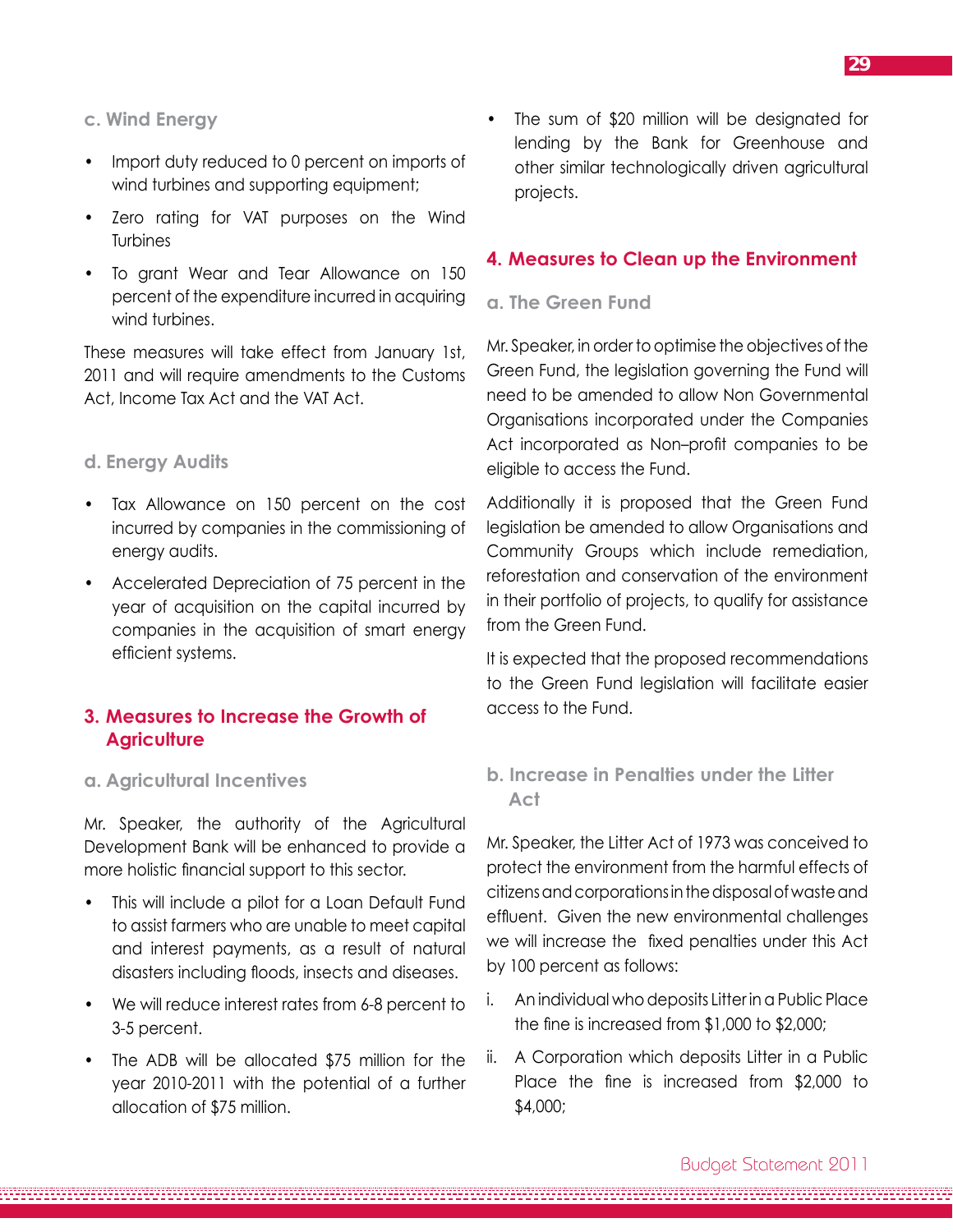- iii. An individual who is responsible for unsecured Material falling from a moving vehicle including the throwing bottles and fast food boxes from vehicles the fine is increased from \$1,000 to \$2,000;
- iv. A Corporation which is responsible for unsecured Material falling from a moving vehicle the fine is increased from \$2,000 to \$4,000;
- v. Any person who throws down, drops or otherwise deposits and leaves any litter in or into any premises owned or occupied by another without the consent of that other person the fine is increased from \$1,000 to \$2,000;
- vi. Anyone responsible for material deemed a health hazard by local authorities the fine is increased from an initial fine of \$1,000 and \$200 every day thereafter to an initial fine of \$2,000 and \$400 everyday thereafter;
- vii. Failure to comply with a Clean Up Order for unsightly and unkempt premises or deemed to be detrimental to hindering of authorities from entering property is increased from an initial fine of \$1,000 and \$200 every day thereafter to an initial fine of \$2,000 and \$400 every day thereafter; and
- viii. Any person or Corporation responsible for leaving derelict vehicles in a Public Place the fine is increased from an initial fine of \$1,000 and \$200 every day thereafter to an initial fine of \$2,000 and \$400 every day thereafter.

These measures will require amendments to the Litter Act and will take place from October 1, 2010.

# **5. Measures to Generate New Investment**

#### **a. Pension Funds and the Energy Sector**

The Government will develop the opportunities for new investment into the Energy Sector by encouraging the use of pension funds in suitable downstream industries which will be examined in terms of least risk parameters. This will provide a mechanism for greater capital participation in Trinidad and Tobago.

This measure will take effect from January 1st, 2011 and will require amendments to the Insurance Act.

# **b. Manufacturing Incentives**

Mr. Speaker, in order to further stimulate the Manufacturing Sector, we will amend the Seventh Schedule of the Income Tax Act to change the minimum wear and tear allowance of 10 percent to 25 percent, except for buildings. This will assist the self employed and those in the SME Sector a quicker write off of assets and place them in a tax beneficial position in start up operations.

This measure is estimated to cost \$10 million and will take effect from January 1st, 2011 and will require amendments to the Income Tax Act.

# **c. Incentives to Increase New Investment**

#### **i. Interest Rate Policy**

Mr. Speaker, the Government will address the inflation challenge. However, we are also faced with the challenge of stimulating economic growth through generating productive investment. The Central Bank, as the State's monetary authority, will continue to be accommodative with its monetary policy to fight inflation. However, in so doing, it is also necessary to encourage new investment from the private sector to generate growth and employment.

Mr. Speaker, the current high levels of inflation is being driven by food prices and we will put measures in place to increase aggregate supply by accelerating food production. We support the recent decision of the Central Bank to reduce the Repo Rate to 4.5 percent, which will lower market interest rates. We recommend that this trend of lowering the Repo rate be continued.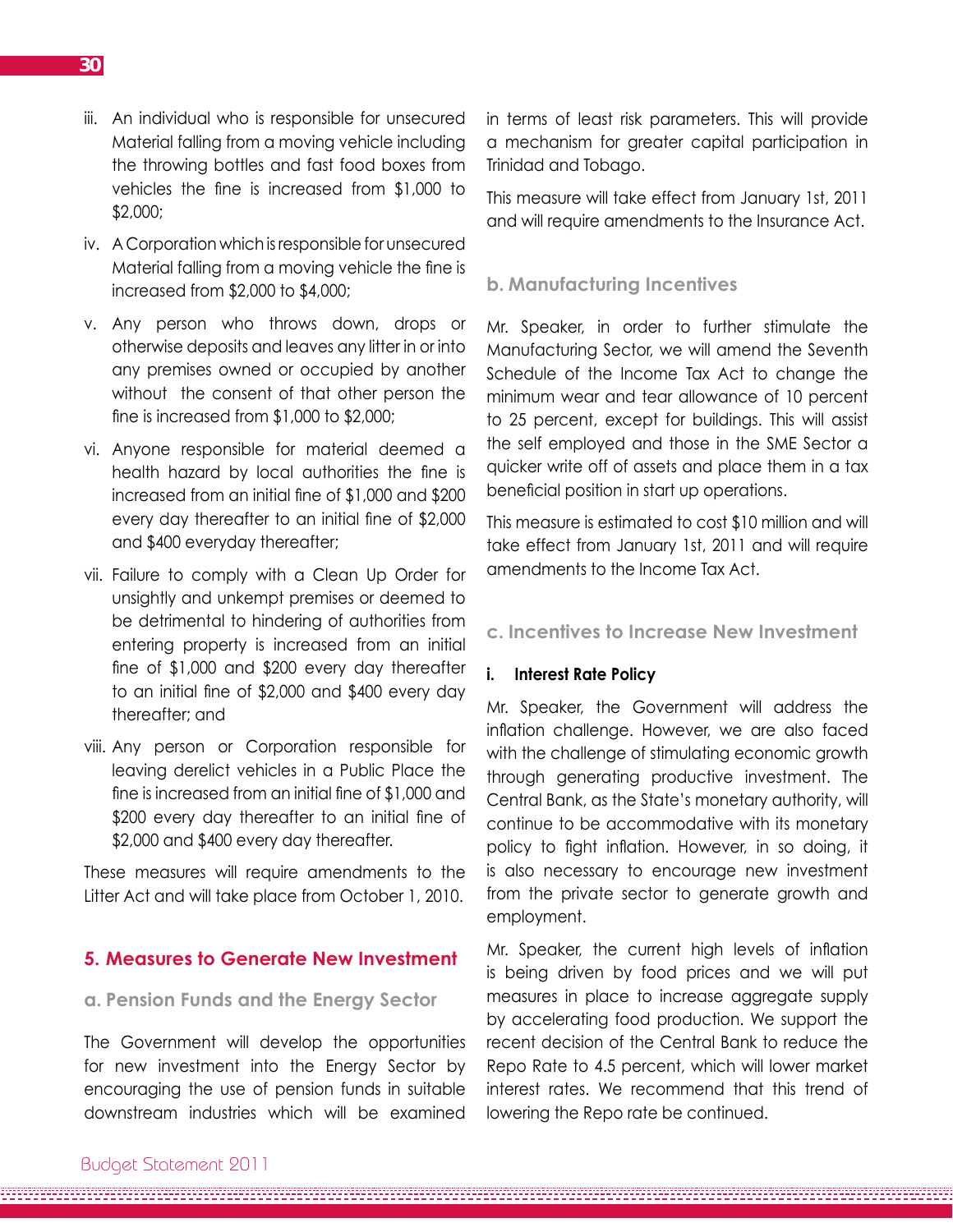#### **ii. 'Ploughing Back Profits' Incentive**

The current accelerated depreciated allowance of 90 percent, as well as the 25 percent wear and tear allowance will be applied to investment beyond the specific industries named in the Aid of Industries Act to include shipbuilding and recycling, among others.

#### **iii. First Time Homeowners Tax Credit**

In light of the continued challenges facing individuals as they seek affordable housing in a period of already high domestic property values and given the Government's objective of making housing affordable for all of our citizens we propose to offer a tax allowance limited to \$18,000 per household on mortgage interest paid in the year of income for first time homeowners for five years with effect from the date of acquisition. This measure will generate significant investment in the private sector housing industry.

This measure is estimated to cost \$20 million and will require amendments to the Income Tax Act and will take place from January 1st, 2011.

#### **d. Employee Share Ownership Plan**

Mr. Speaker, the Income Tax Act makes provision for companies to implement Employee Share Ownership Plans (ESOPs) on behalf of their employees. The main feature of such plans is the allocation of shares in the employer company to employee members of the ESOP. The ESOP is an attractive vehicle for the promotion of widespread share ownership by employees and for encouraging savings generally. It also results in greater productivity as it enhances the relationship between employer and employee and provides a tax advantageous method for employees who opt for benefits in company shares in lieu of cash remuneration.

Mr. Speaker, where shares are withdrawn from the ESOP and transferred to an employee prior to the cessation of his employment due to retirement, illhealth or death, the market value of such shares, at the date of transfer, is deemed to be income and subject to tax at the standard rate of 25 percent. Prior to 2006, the proceeds of such withdrawal were subject to tax at statutory rates ranging from 5 percent to 25 percent.

We will allow the amount of the proceeds that are subject to tax be limited to the amount of the initial investment only. This approach would also avoid the taxation of any capital gains that may arise on any appreciation in the value of the shares.

The legislation currently requires that a minimum of 40 percent of the annual bonus distribution to employees must be allocated to the ESOP. We will reduce the 40 percent threshold to 25 percent in order to make ESOPs more attractive to employees.

In addition, employees of Subsidiary Companies within a Group of Companies are not explicitly entitled to the ESOP benefits. We will allow employees of Subsidiary Companies within the same Group of Companies to participate in the ESOP of the Parent Company.

This measure is estimated to cost \$20 million and will require amendments to the Income Tax Act and will take effect from January 1, 2011.

## **6. Measures to Sustain Small Business Development and Innovation**

#### **a. Pioneer/Innovation Fund/Window**

Mr. Speaker, to provide the nexus for creativity among our citizens we will establish a \$10 Million Innovation Financing Facility to allow individuals with pioneering business ideas the infrastructure to build their concepts.

The main criterion for access to the Facility is the novelty of the idea whose economic potential must be elaborated. It is not to be judged on its feasibility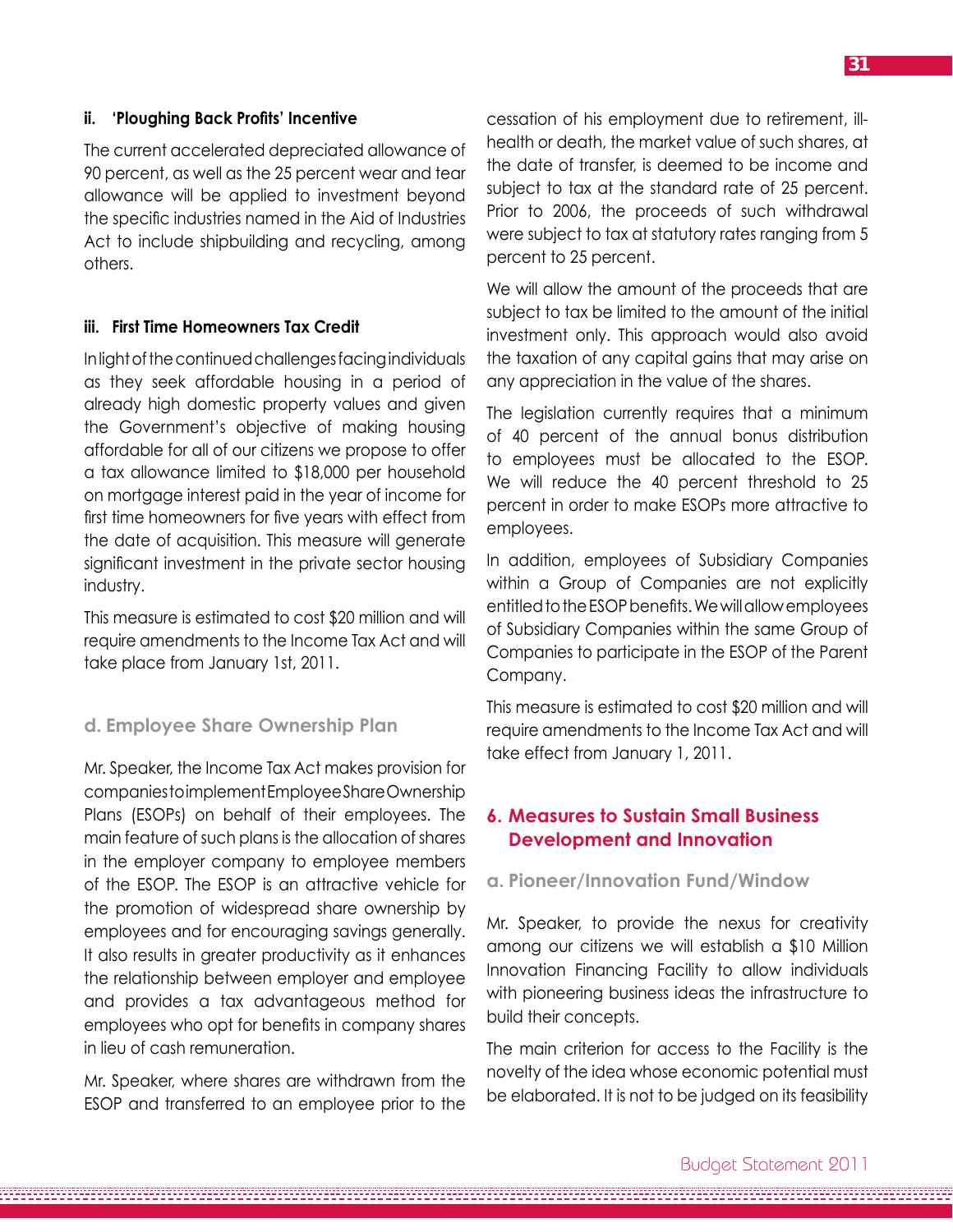in the classic sense because that feasibility may be unknown. Additionally it should not to be judged on traditional credit and business risk criteria.

Successful applicants will be able to source funding for their ideas at the Commercial Banks which will be provided access to the Facility. Feasibility studies will be assessed on criteria to be determined by the Ministry of Trade and Industry. A one year moratorium will be granted for repayment to allow the business idea to flourish.

# **b. Expansion of the Research and Development Facility at the BDC**

The Research and Development Facility of the Business Development Company is targeted to those business enterprises that would like to introduce innovation ideas into their business in order to improve competitiveness and profitability.

We will now expand the Sales Turnover criteria for accessing the Facility from its maximum of \$5 Million to \$25 Million. Additionally we will increase the grant for single projects from \$100,000 to \$500,000 and for alliance projects from \$200,000 to \$1 million.

# **c. Expansion of the List under Approved Manufacturing Industries**

To further encourage growth in the manufacturing sector we will expand the list of conditional duty exemptions to allow for the removal of the customs duties on equipment and parts imported for use in the manufacturing sector to reduce the capital expenses of manufacturing firms.

This measure will require amendments to the Customs Act and will take effect from January 1st, 2011.

**d. Incentives for Small Business and Individuals**

Mr. Speaker, a formal customs entry is required for goods valued \$1,000 or more. As a consequence, all consignments of a lower value were admitted without the requirement for the importer to provide a customs entry. The main consideration at the time included providing a simplified and expedited procedure for the examination and release of low value consignments. We will now increase the value to \$20,000.00 for which no formal customs entry is required.

This measure requires no amendment to the Customs Act.

# **7. Measures to Promote Development Poles**

### **a. Free Trade Zones**

Mr. Speaker the Free Trade Zone legislation excludes large scale projects over US\$50 million. However, given the passage of time and the need to encourage new business development with an export bias, we will remove this requirement with no ceiling placed to allow increased free trade zone business activity.

This measure will incorporate amendments to the Free Zones Act and will come into effect from January 1st, 2011.

# **8. Measures to Improve Tax Collection**

#### **a. Tax Amnesty**

Mr. Speaker, we will offer an amnesty for tax penalties and interest for late filing of returns and late payment of income, corporation and Value-Added Taxes, business levy, environmental levy and Lands and Buildings Taxes. This amnesty is proposed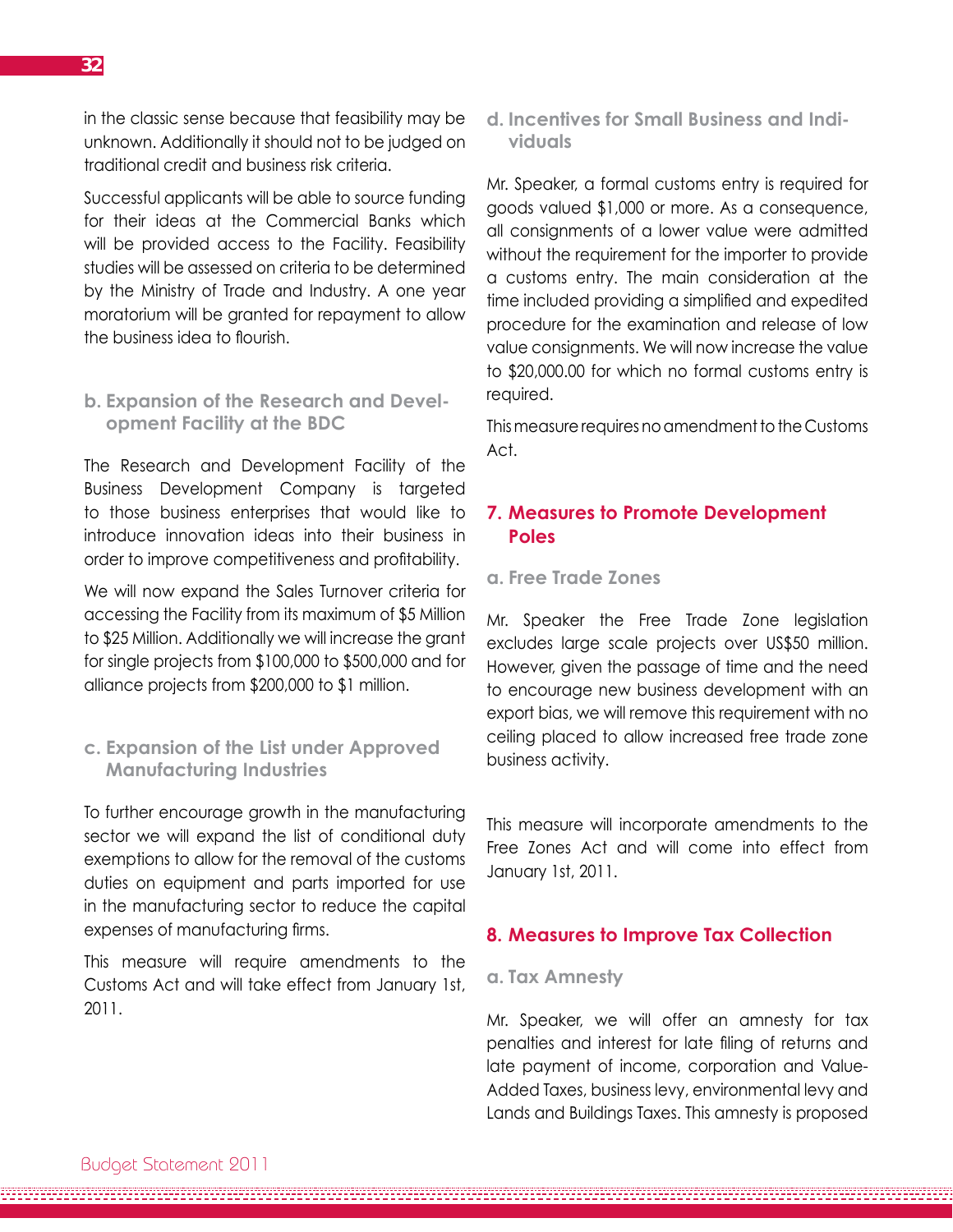because we expect the tax revenues collected more than compensate for the revenue foregone. It will also encourage taxpayer compliance. The amnesty will apply to returns, penalties and interest on outstanding tax liabilities for years of income up to 2009.

All individuals and corporations who have outstanding tax returns or outstanding tax liabilities and associated interest charges, will have these interest and penalties waived if they comply by May 31st, 2011.

After the amnesty period the State will enforce strict measures to ensure compliance with tax laws, make good on its tax receivables and broaden its tax base.

This measure will require amendments to all Tax Legislations including the Income Tax Act, the Corporation Tax Act, the Petroleum Taxes Act and the Value Added Tax Act. This measure takes place with immediate effect and will expire on May 31st 2011.

**b. Repeal of the Property Tax Act and Reintroduce the Lands and Buildings Taxes Act**

Mr. Speaker I turn now to the issue of the Property Tax. We will "Axe the Tax". The Property Tax will be replaced by the old Lands and Building Taxes regime at the old rates and old values. There will be a waiver of lands and buildings tax for the year 2010.

# **9. Measures to Support Social Equity**

# **a. Senior Citizens' Pension**

Replace Senior Citizens Grant with Senior Citizens' Pensions and increase amount available to \$3,000

Mr. Speaker, as outlined to the People's Partnership Manifesto, the Government has reviewed the Senior Citizens Grant and has changed its name to the Senior Citizens' Pensions and increased the maximum grant to \$3,000 per month with effect from September 1, 2010.

The additional cost of this proposal is approximately \$972 million and will benefit 75,000 of our nation's citizens.

# **b. Increase in Minimum Pension to Public Servants**

In addition, the Government will increase the minimum pension for retired public officers to \$3,000 per month. This measure will benefit 28,000 people and will cost an additional \$280 million. It will also require amendments to legislation governing such individuals including the Prison Service Act, the Police Service Act and the Teachers' Pensions Act.

# **c. Tax Allowance for Contributions to the Children's Life Fund**

Mr. Speaker the Children's Life Fund is pivotal to this Government's mandate of caring for our nation's children who are in urgent need of medical finance. Too often it has been too late for this assistance to reach our sick children. To encourage contributions to the Fund, once established, we will provide tax incentives to both companies and private individuals who make donations to the Fund.

To encourage contributions to the Fund, once established, it is proposed that an incentive be provided to both companies and private individuals a tax deduction, equal to the amount of that donation, up to a maximum of 15% of their total income in any one year. These incentives would be contained in the legislation establishing the Children's Life Fund Authority and would refer specifically to donations being made to the Children's Life Fund.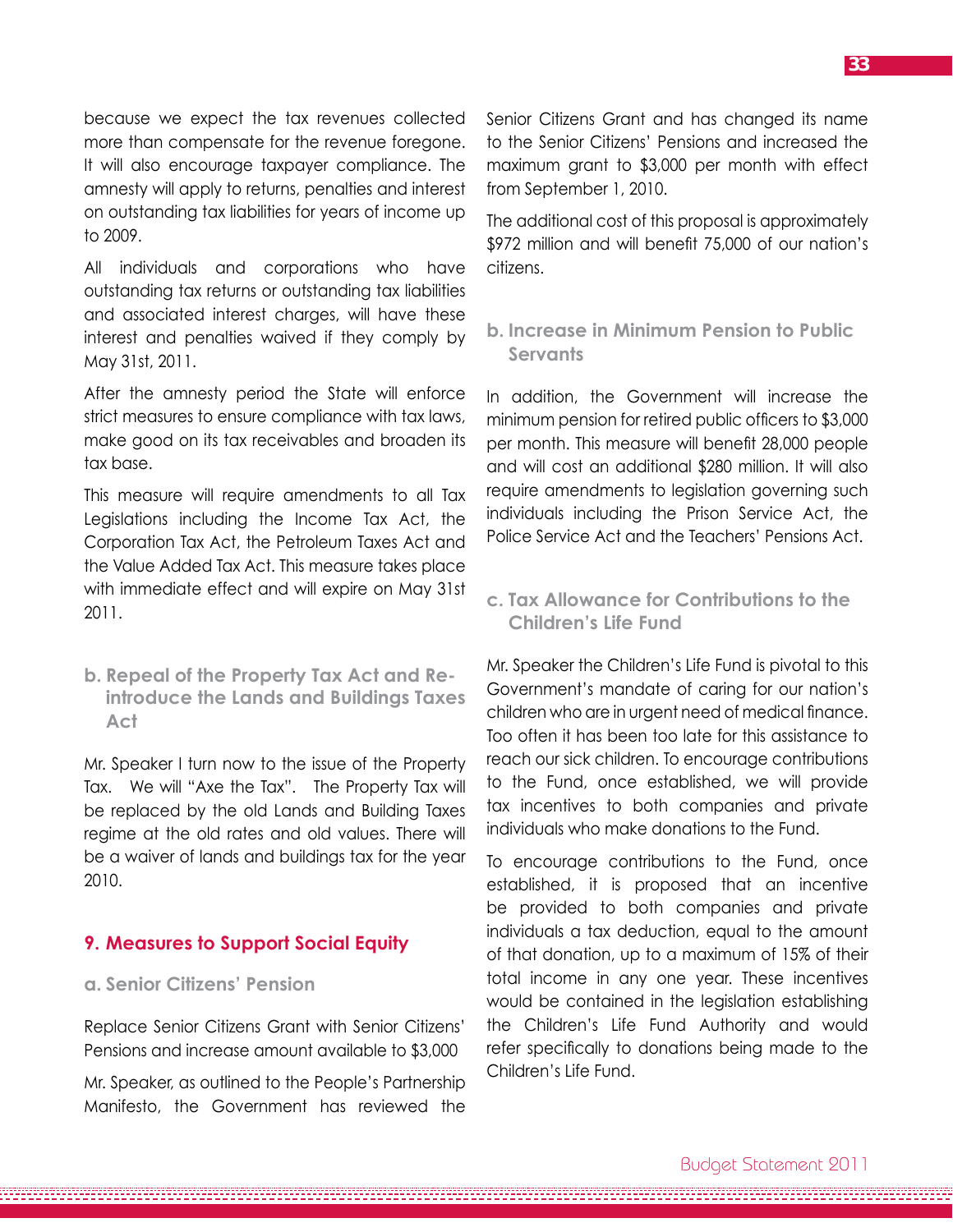#### **d. Increase in Art and Culture Allowance**

Mr. Speaker, we recognise the invaluable contribution made by the arts and culture in shaping Trinidad and Tobago's heritage.

As a result, the government will increase the Arts and Culture Allowance applicable under the Corporation Taxes Act from \$1 million to \$2 million.

This measure is estimated to cost \$10 million and will require amendments to the Corporation Tax Act, and will be effective from January 1st, 2011.

Mr. Speaker, this Budget lays the foundation for a major shift in our developmental approach and adopts a fiscal stance that is stable, peoplecentred and responsible. It brings us from the edge of a financial collapse to a courageous and steady return to the fiscal consolidation and economic progress. Our nation can breathe a sigh of relief and once again, rest assured that we are on an even keel and a proper stewardship for a more secure and confident future for our nation. This represents the steady hand of the People's Partnership Government. We must now stand shoulder to shoulder and work together in search of new heights as we face the issues of today with determination and with the promise of a better tomorrow.

As we look ahead to the promise of a better tomorrow we shall expect significant progress on the following projects:

- 1. The Integrated Tobago Campus
- 2. The UWI Southern Campus
- 3. The Mamoral Dam
- 4. The Navet Trunk Line
- 5. The Business Incubators
- 6. The Tamana Intech Park
- 7. The Establishment of a Recycling Industry
- 8. A Shipbuilding Industry
- 9. The San Fernando-Point Fortin Highway
- 10. The Trauma Clinics
- 11. The Scarborough Hospital
- 12. Greenhouses for Food Production

In the first one hundred and twenty days of the People's Partnership Government, we have achieved:

- 1. Deployed police on the streets, on the beat and increased police presence
- 2. Secured the GATE programme
- 3. Established the Ministry of The People
- 4. Increased the Senior Citizens' Pension to \$3,000
- 5. Developed One Year Ministerial Action Plans
- 6. Established the Economic Development Board
- 7. Established Legislative Agenda for Parliament
- 8. Laid the White Paper on Procurement Legislation in Parliament
- 9. Established the Children's Life Fund
- 10. Formulated Project Plan for completion of Scarborough Hospital
- 11. Initiated Forensic Audit for Petrotrin, UDeCOTT and UTT
- 12. Laptops for secondary schools
- 13. Axed the Property Tax

Mr. Speaker, I beg to move.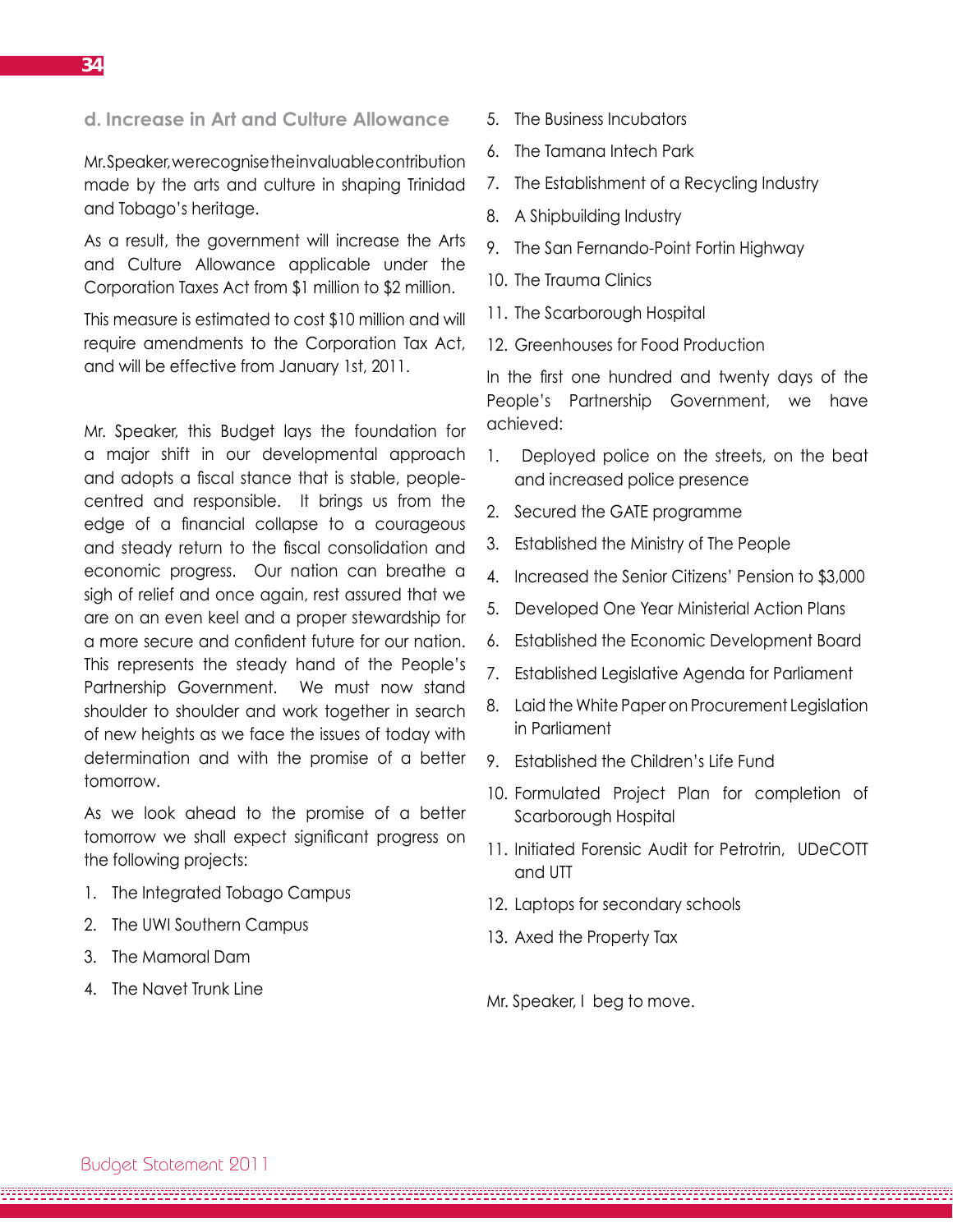**35**

72 E